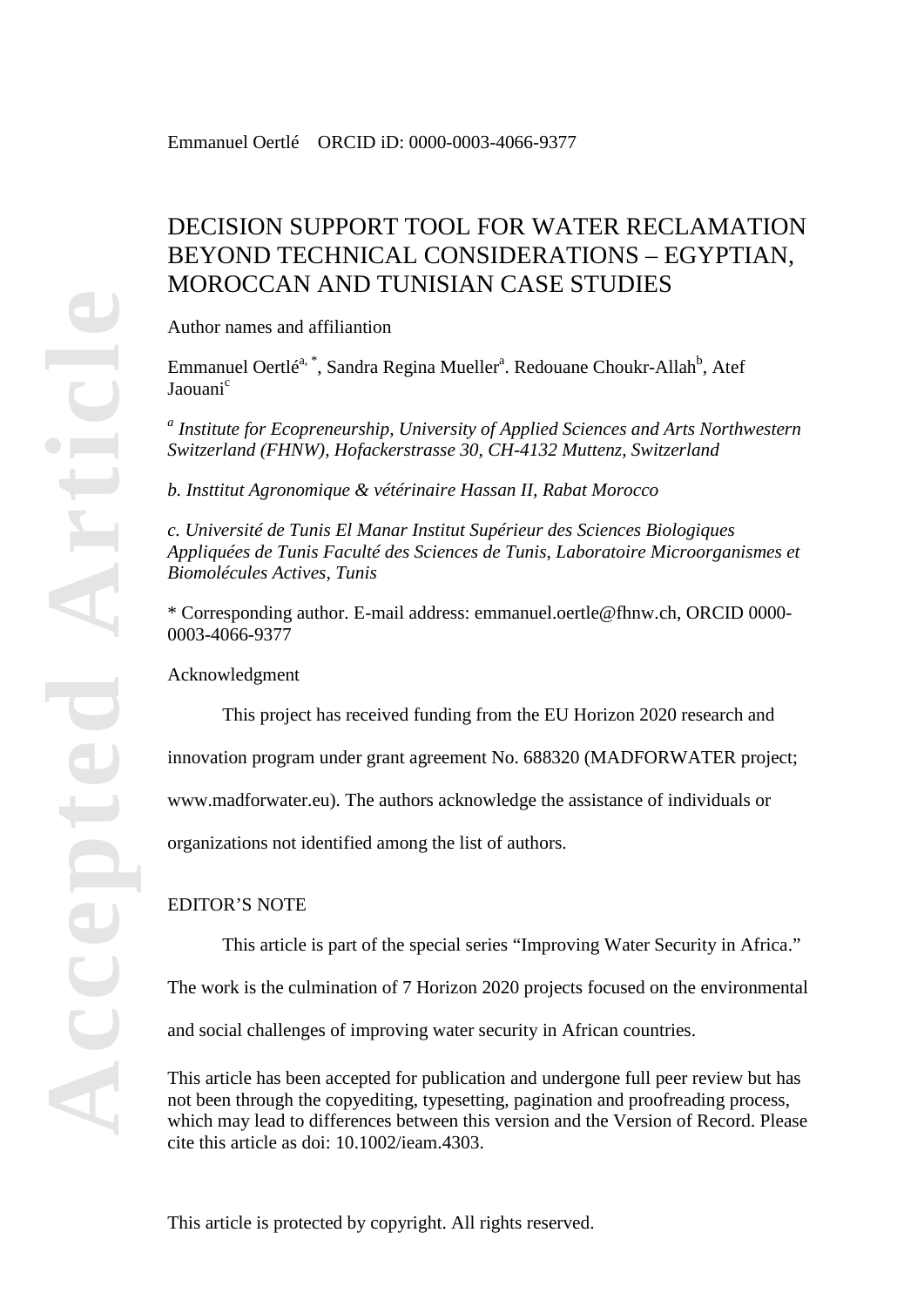disclaimer

The authors declare no conflicts of interest.

Data accessibility statement

Following data, associated metadata and calculation tools are available on the Zenodo repository:

### **Decision Support Tool (DST):**

- 1. **DST and Handbook, version 2.0**: Oertlé, Emmanuel. (2020). Poseidon 2.0 - Decision Support Tool for Water Reuse (Microsoft Excel) and Handbook (Version 2.0) [Data set]. Zenodo. http://doi.org/10.5281/zenodo.3755380
- 2. **DST and Handbook, version 1.1.1**: Oertlé, Emmanuel. (2018, December 5). Poseidon - Decision Support Tool for Water Reuse (Microsoft Excel) and Handbook (Version 1.1.1). Zenodo. http://doi.org/10.5281/zenodo.3341573

#### **Former publication describing the method of the DST in details:**

**3. Publication:** Oertlé E, Hugi C, Wintgens T, Karavitis C, Oertlé E, Hugi C, Wintgens T, Karavitis CA. 2019. Poseidon—Decision Support Tool for Water Reuse. Water. 11(1):153. doi:10.3390/w11010153. [http://www.mdpi.com/2073-4441/11/1/153.](http://www.mdpi.com/2073-4441/11/1/153)

## **Background Datasets:**

- 4. **Wastewater Treatment Unit Processes Datasets**: Oertlé, Emmanuel. (2018). Wastewater Treatment Unit Processes Datasets: Pollutant removal efficiencies, evaluation criteria and cost estimations (Version 1.0.0) [Data set]. Zenodo. http://doi.org/10.5281/zenodo.1247434
- 5. **Treatment Trains for Water Reclamation**: Oertlé, Emmanuel. (2018). Treatment Trains for Water Reclamation (Dataset) (Version 1.0.0) [Data set]. Zenodo. http://doi.org/10.5281/zenodo.1972627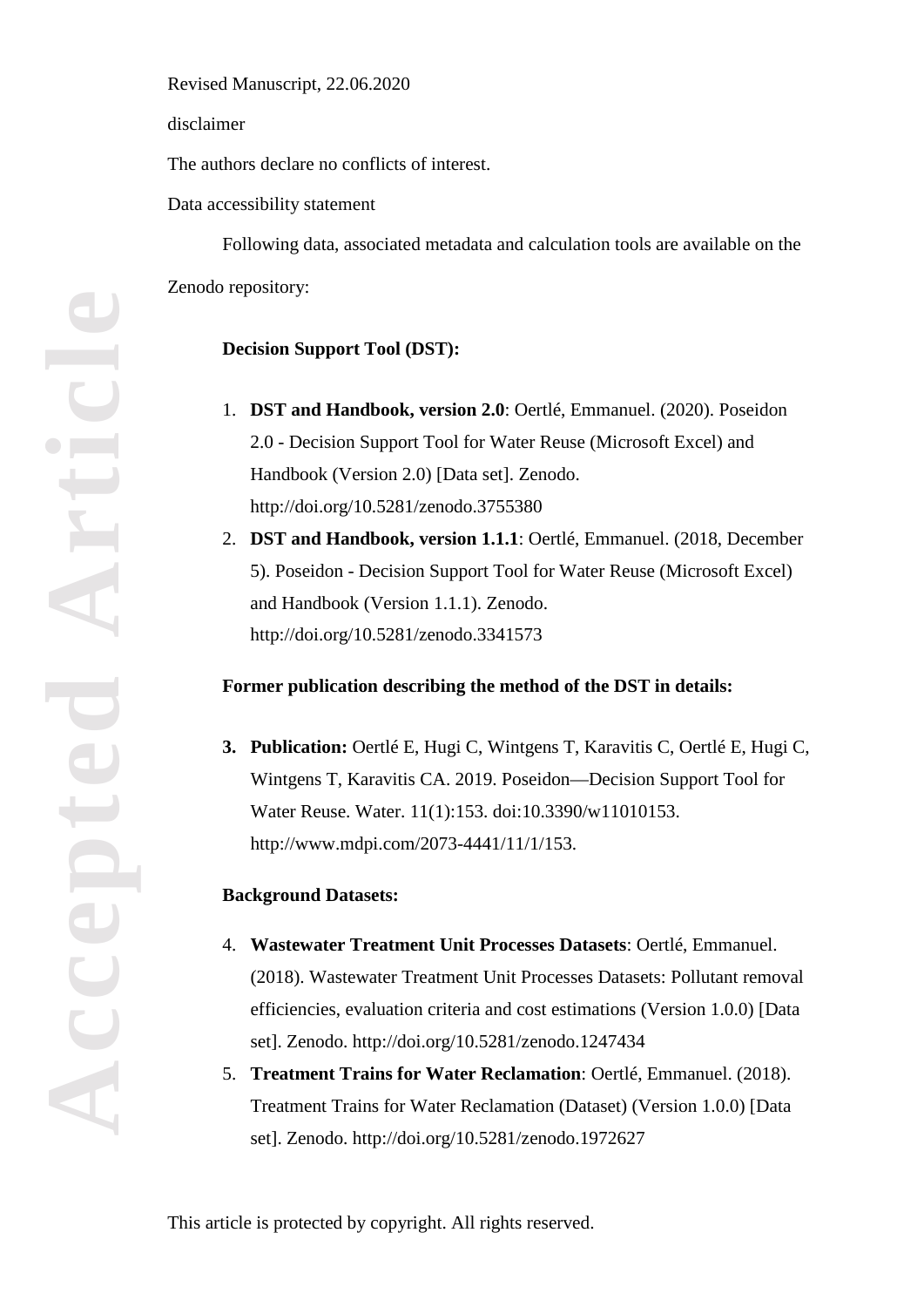6. **Water Quality Classes**: Oertlé, Emmanuel. (2018). Water Quality Classes - Recommended Water Quality Based on Guideline and Typical Wastewater Qualities (Version 1.0.2) [Data set]. Zenodo. <http://doi.org/10.5281/zenodo.3341570>

# **ABSTRACT**

While the Middle East and North African region is facing challenges to sustain water security, water reclamation has received increasing consideration as a favourable mitigating solution. Despite the availability of adequate technologies; economic, political, legal, social, and environmental constraints often hamper stakeholders and especially decision makers to exploit the existing potential into implementation of solutions. In this paper, a comprehensive assessment for water reclamation and reuse was developed. This assessment consists of four objectives, namely A) applying a decision-support tool (DST) for water reclamation potential for municipal wastewater, B) applying a DST for simulating and estimating lifecycle costs of project-related technologies for water reclamation (municipal and industrial wastewater, drainage canal water), C) assessing the national-level conditions for water reuse with a multi-criteria decision analysis, and D) establishing exemplary strategies, barriers and measures for water reuse. This analysis considers six thematic subjects: policy and institution, economy, society, water management, legislation, and environment. The assessment was applied to food and non-food crop irrigation in Egyptian, Moroccan, and Tunisian case studies. For all defined case studies, adapted treatment trains that could treat wastewater to the desired quality at reasonable costs were identified and are presented in this paper. The results show that technological options are available for water reuse, but the concept is not widely implemented in Egypt, Morocco, and Tunisia. This paper identifies key barriers and drivers for the implementation of water reclamation for irrigation. In particular, the considered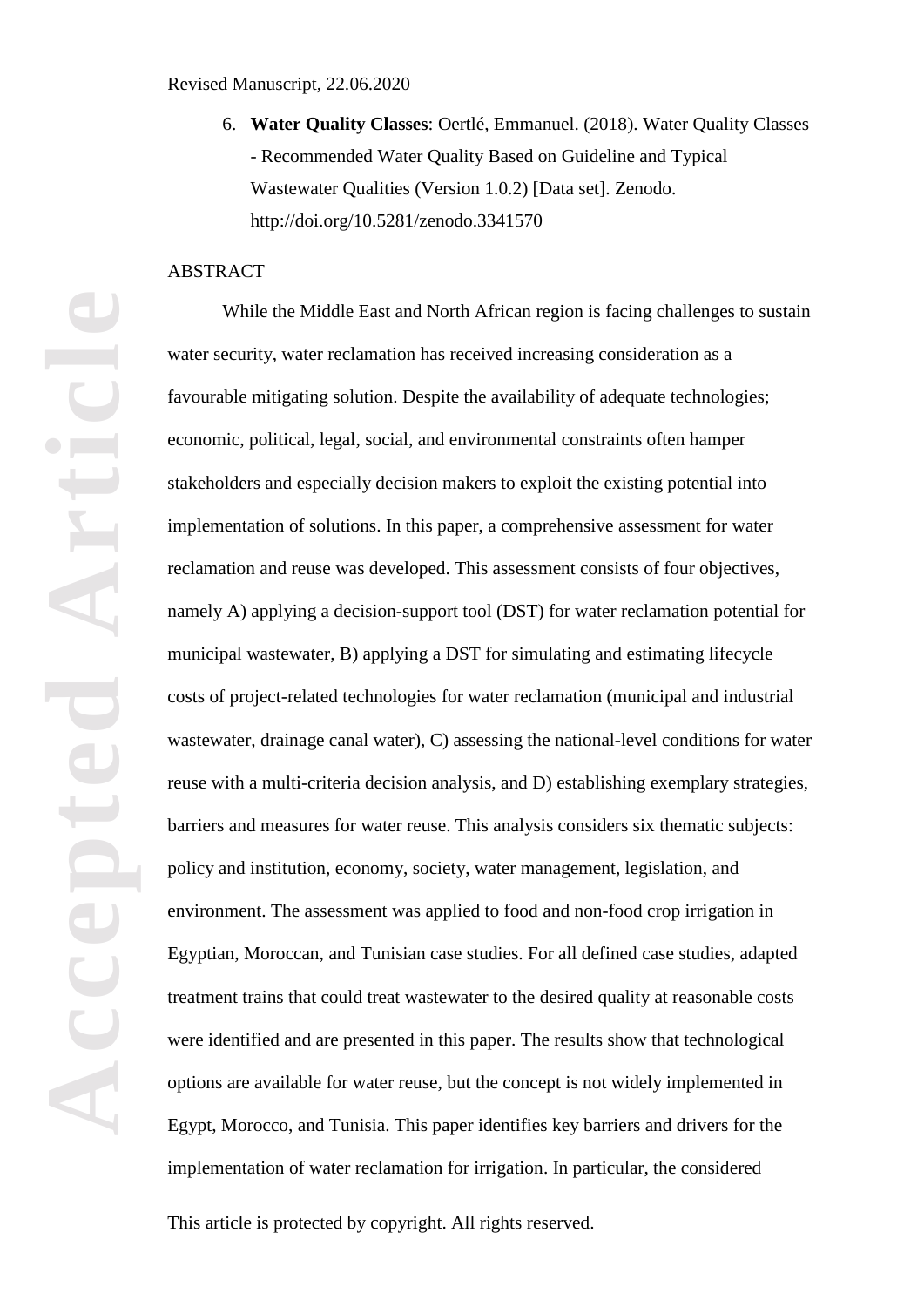countries show different characteristics regarding efficient water management, water pricing, subsidies and wastewater tariffs, implementation of monitoring and reporting systems or legal aspects related to the use of reclaimed water for food crop irrigation. Further exploration of case studies on high potential water reuse and financially affordable wastewater reclamation, particularly case studies that explore the impacts of policies and practices across countries, would be useful to help the Middle East and North African region improve its water security situation.

#### Keywords:

Water reuse (WR); wastewater recycling; water reclamation; decision support tool (DST); water resources management (WRM), multi-criteria analysis (MCA); Middle East and North Africa (MENA)

#### Introduction

While the Middle East and North African region is facing challenges to sustain water security, water reclamation has received increasing consideration as a favourable mitigating solution (World Resources Institute 2019). Water or wastewater reclamation is the process of treating wastewater to turn it into water that can be used for beneficial purposes. Water reuse refers to the beneficial use of reclaimed water (the 'fit-for-purpose' concept) (WWDAP – United Nations World Water Assessment Programme / 2017). The main incentive for water reclamation is the use of treated wastewater as a water resource for beneficial purposes, because it can reduce pressure on fresh surface or groundwater resources. A second incentive is that wastewater is not discharged to receiving environments, thus reducing pollution of water bodies.

This article is protected by copyright. All rights reserved. In this paper, an assessment of water reclamation and reuse was developed. This assessment had four objectives, namely A) apply a decision-support tool (DST) to assess water reclamation potential for municipal wastewater, B) estimate lifecycle costs of project-related technologies for water reclamation (municipal and industrial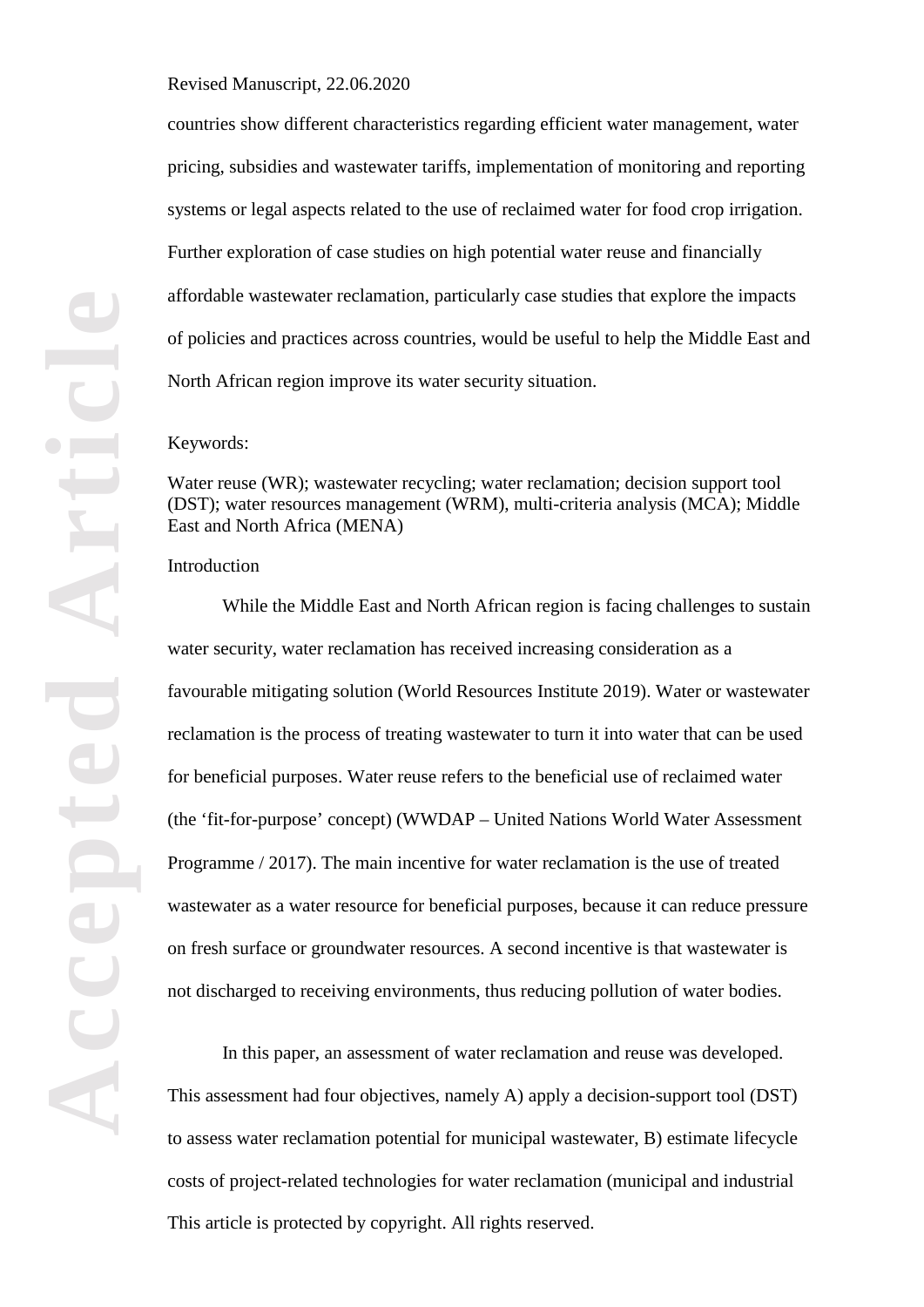wastewater, drainage canal water), C) assess the national-level conditions for water reuse with a multi-criteria decision analysis (MCA) to identify drivers and barriers, and D) establish exemplary strategies for, barriers to and measures of water reuse. This MCA consists of six thematic subjects: policy and institution, economy, society, water management, legislation, and environment. Wastewater reclamation is defined as cleaning of wastewater to a purity that can be used for a specified purpose(s). Wastewater reuse is defined as beneficial use of treated wastewater (Asano et al. 2007).

This analysis was applied to three countries in the Middle East and North Africa (MENA): Egypt, Tunisia, and Morocco. Safeguarding water security in these countries is challenging and each country faces unique water management concerns.

Egypt has been suffering from severe water scarcity in recent years. Renewable freshwater resources include only 20 cubic meters per person per year, which places it at 176 out of 179 nations according to AQUASTAT, the Food and Agriculture Organization of the United Nations global information system on water resources and agricultural water management (www.fao.org/aquastat/en/). The country relies heavily on the Nile River as its main source of water. Egypt is already below the United Nations' water poverty threshold, and by 2025 the UN predicts, it will be approaching a state of "absolute water crisis." (Eco Mena, 2017; The Guardian, 2015).

This article is protected by copyright. All rights reserved. Tunisia ranks 159 out of 179 nations in AQUASTAT (379 cubic meters per person per year), with water resources characterized by scarcity and periodic droughts of various lengths. The most common drought years have rainfall deficits ranging from 30% to 50%. Over the last decade, Tunisia has achieved considerable success in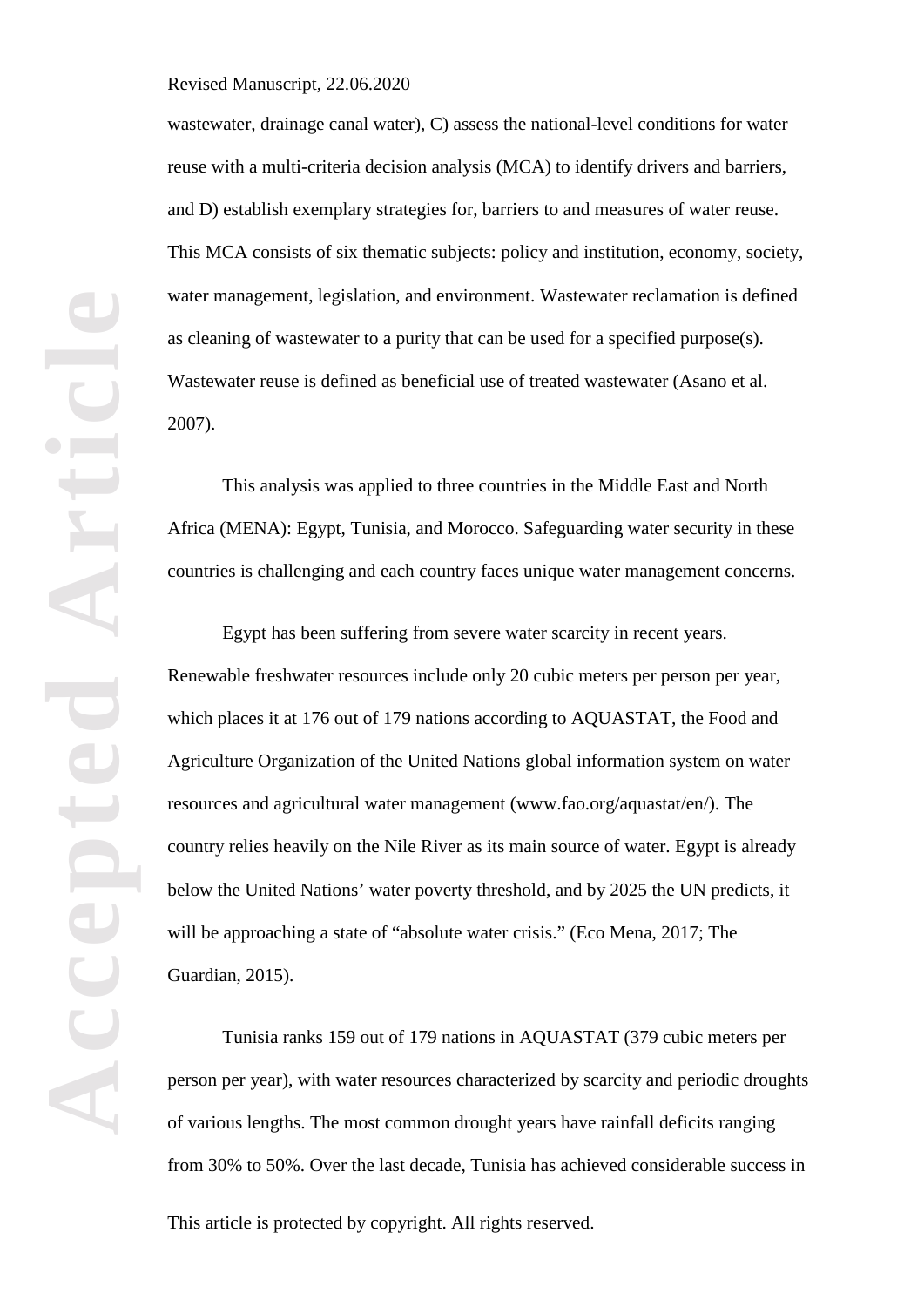expanding access to both water and sanitation services, but challenges remain (Ameur 2007; World Bank 2014).

At 848 cubic meters per person per year, Morocco ranks 143 out of 179 nations in AQUASTAT. Although Morocco is far from the 'extremely high' ratio of water withdrawal to supply that occurs in many Middle Eastern countries, the kingdom is still among the 45 countries facing water scarcity. It is confronted with dwindling groundwater reserves and a strong dependence on rain-fed agriculture. Cultivable land is compromised by water shortages and soil erosion (Morocco World News 2017; USAID 2017; Espace Associatif 2012). To overcome this problem, several laws and regulations were adapted to improve the availability and quality of water resources (Choukr-allah et al. 2017).

#### Materials and Methods

Assessment, simulation, and calculation of lifecycle costs for wastewater reclamation (Objectives A and B)

Local adaptation of a decision support tool for water reclamation

The selected DST has been developed especially for this study and is published in an open access repository together with a handbook (Oertlé 2020). The DST's purpose is to identify technology options that can treat wastewater to the desired quality for several representative case studies (Figure 1). The user provides information about the wastewater to be reclaimed (i.e. quality parameters and quantity), the desired reclaimed water quality (i.e. from a set of national regulations and international guidelines), and local cost information. The DST recommends topranking technology options from a database of benchmark treatment trains (series of unit processes) based on pollutant removal efficiencies, lifecycle treatment costs, or a user-defined weighting profile. The DST currently includes 37 unit processes that can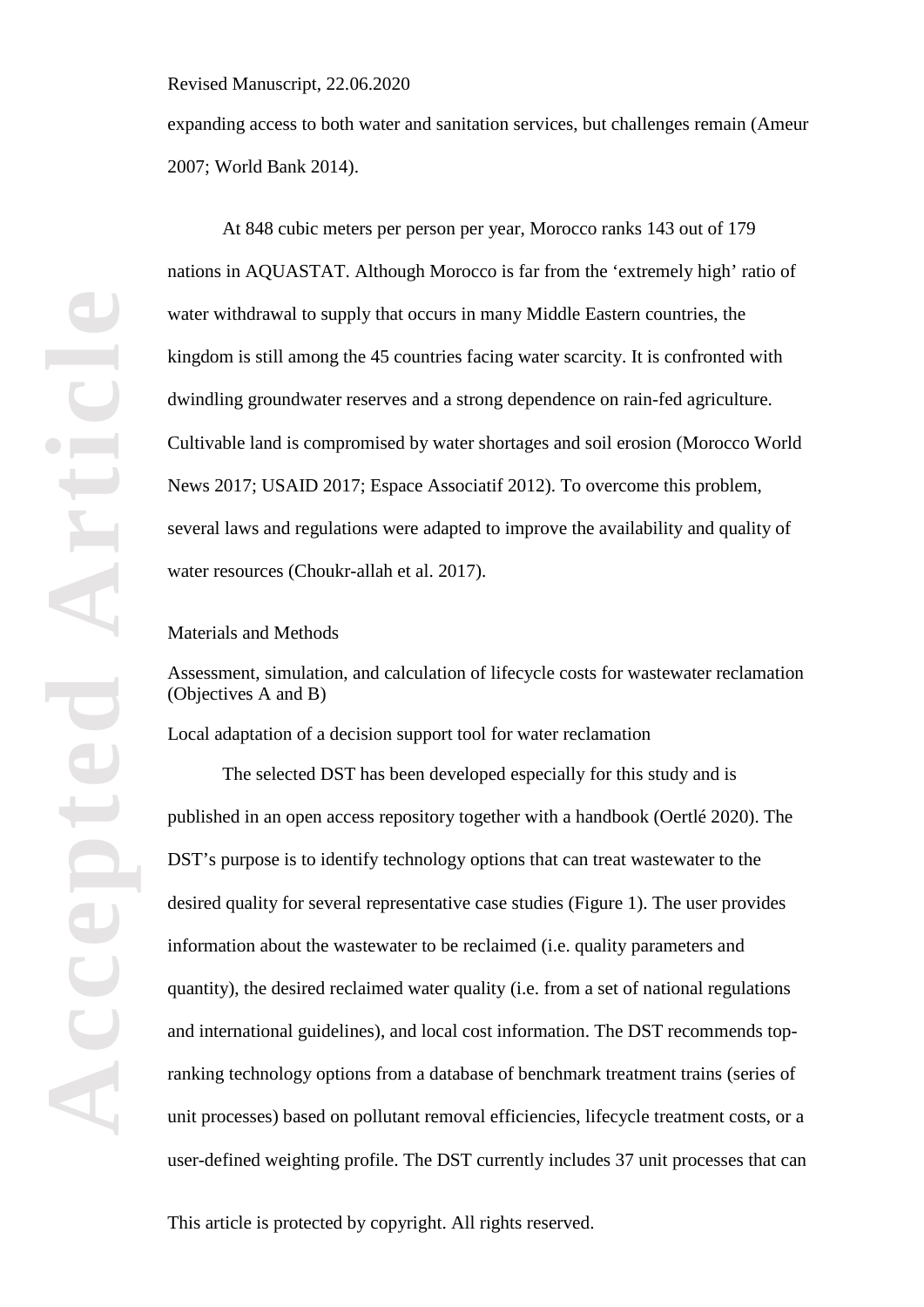be combined into 70 benchmark treatment trains (Oertlé et al. 2019). For this research, the DST has been adapted to specific cases of Egypt, Morocco, and Tunisia, by including data and information specific to those countries in the tool. Data were collected in a literature research on typical wastewater qualities, national regulations on water quality requirements for the compliance with different types of reuse, and local cost factors (Table 2, supplementary materials). Such factors include energy cost, personal cost and discount rates (i.e., interest minus inflation rate). The whole set of collected data and the resulting DST is presented in supplementary materials IV of this paper and has been uploaded to an open access repository.

To conduct a generic assessment for the three countries, typical wastewater quality classes in the Mediterranean and African Countries (MAC) have been established based on collected local data complemented with values from literature (Asano, Burton, and Leverenz 2007) (Table1, supplementary materials). Specific contaminants from industrial wastewaters are not included in this assessment (e.g., polyphenols, fungicides, dyes) but should be considered when designing treatment trains. Furthermore, national regulations for wastewater reuse and irrigation are considered together with ISO guidelines, as the water quality targets to be achieved by the reclaimed water.

#### Definition of representative case studies

Assessment of national-level conditions for water reuse (Objective C)

A political, economic, social, technology, legal, and environmental (PESTLE) approach (Kolios et al.. 2013) was employed to guarantee that all involved disciplines were considered. Each discipline is represented by two to four key questions. These in turn are underpinned by one quantitative or semi-quantitative indicator (Table 2 for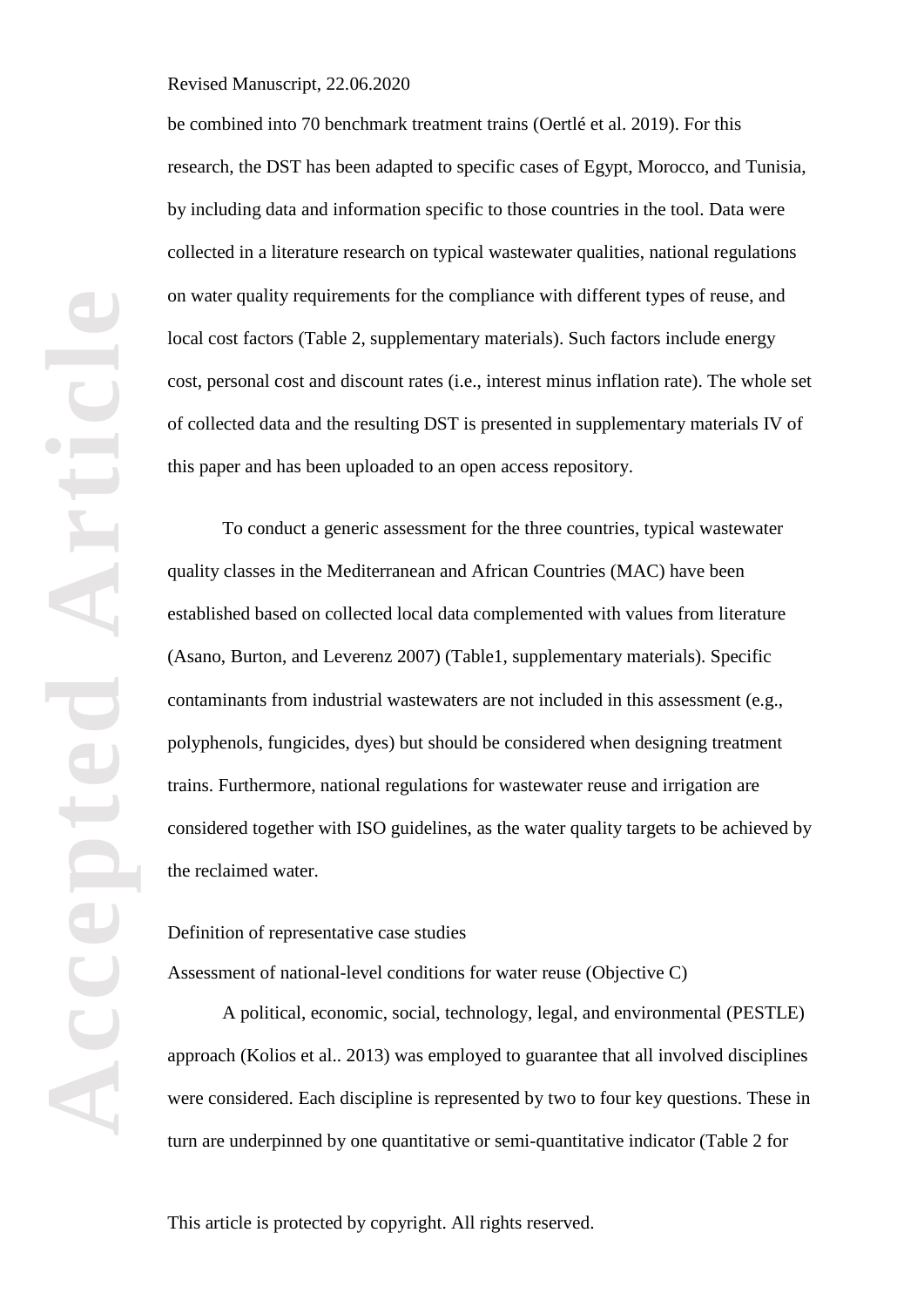overview; Table 10, supplementary materials for details). Indicator selection was based on the work of Esteve Bengoehea et al. (2017) and expert face-to-face discussions (Kerr and Tindale 2011). These indicators provide an indicative general understanding of the current situation of water reuse in Egypt, Tunisia, and Morocco and are selected on the basis of existing indicators, which were scanned from major water reuse studies and recognised databases (Esteve Bengoehea et al. (2017); Snethlage et al. 2018; FAO - UN Food and Agriculture Organisation 2016).

The indicator results were classified as 'lower' = 1, 'moderate' = 2, and 'higher'  $= 3$  (Table 11, supplementary materials). For the indicator results, a linear ranking was applied if possible. This included for 'lower':  $0 - 33.3\%$ , 'moderate':  $>33.3 - 66.6\%$ , and 'higher':  $66.6 - 100\%$  based on (BGS 2015; Oakdene Hollins 2008). The terms 'lower' and 'higher' were applied, because the connotation of these terms better describe the involved data uncertainty than the connotation of 'low' and 'high' (Mueller 2018).

Four indicators were scored for the assessment of the countries Egypt, Tunisia, and Morocco in this study only. Therefore, for each of these four indicators, the maximum water reuse level was assigned as the maximum value. The minimum water reuse level was assigned to the minimum value. In between these maxima and minima, a linear ranking of thirds was determined. This was applied to the indicators 'Water pricing for agriculture,' 'Percent of annual produced water volume per total population in a country,' and 'Percent of total harvested irrigated crop area (full control irrigation) per cultivated area (arable land + permanent crops).' This last indicator is being established in ongoing research activities. Currently, we assumed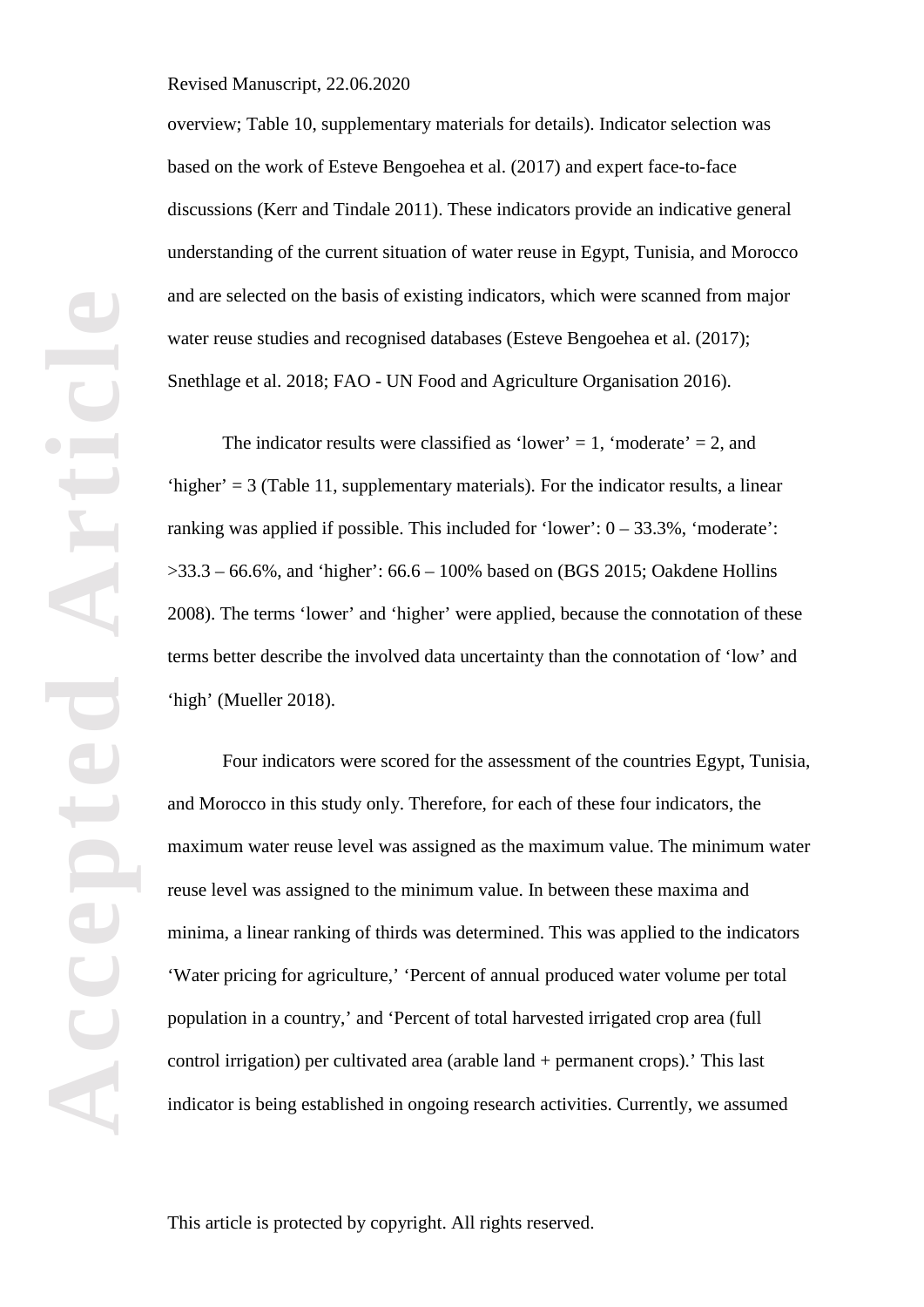that the indicators are equally weighted; this assumption will be tested in our future

research activities.

Establishment of exemplary strategies, barriers and measures for water reuse (Objective D)

Exemplary basin-scale and national wastewater management strategies were established including economic instruments for Egypt, Morocco and Tunisia. The exemplary strategies were built based on the top-ranking options from the DST based on the treatment costs and from the MADFORWATER project pilot schemes. These options and corresponding technologies are complemented by the results of the MCA that identifies barriers, drivers and measures recommended to foster the implementation of sound solutions for water reuse in the region.

Results

A. Assessment of potential for municipal wastewater

For every considered case study, treatment trains that comply with the water quality requirements of the ISO guidelines were identified (Table 3). For all considered case studies, the results include the top-ranking option considering the cost (C1) and the top-ranking option considering the weighted evaluation factors (W1). Those results are a good indication of the potential for water reuse and possible treatment trains. However, this is a simplified pre-feasibility assessment with limitations, as it is only based on the parameters defined in the DST. Additional parameters currently not considered should be included in future feasibility studies.

Nevertheless, the results show that there are available technologies that could treat typical Egyptian, Moroccan, and Tunisian municipal wastewater and secondary effluent of municipal wastewater treatment plants to fully comply with international standards. Identified options ranked according to costs have a lifecycle treatment cost ranging between 0.22-0.97 USD per cubic meter for reclaimed water. Thus, these options provide reclaimed water at an affordable cost.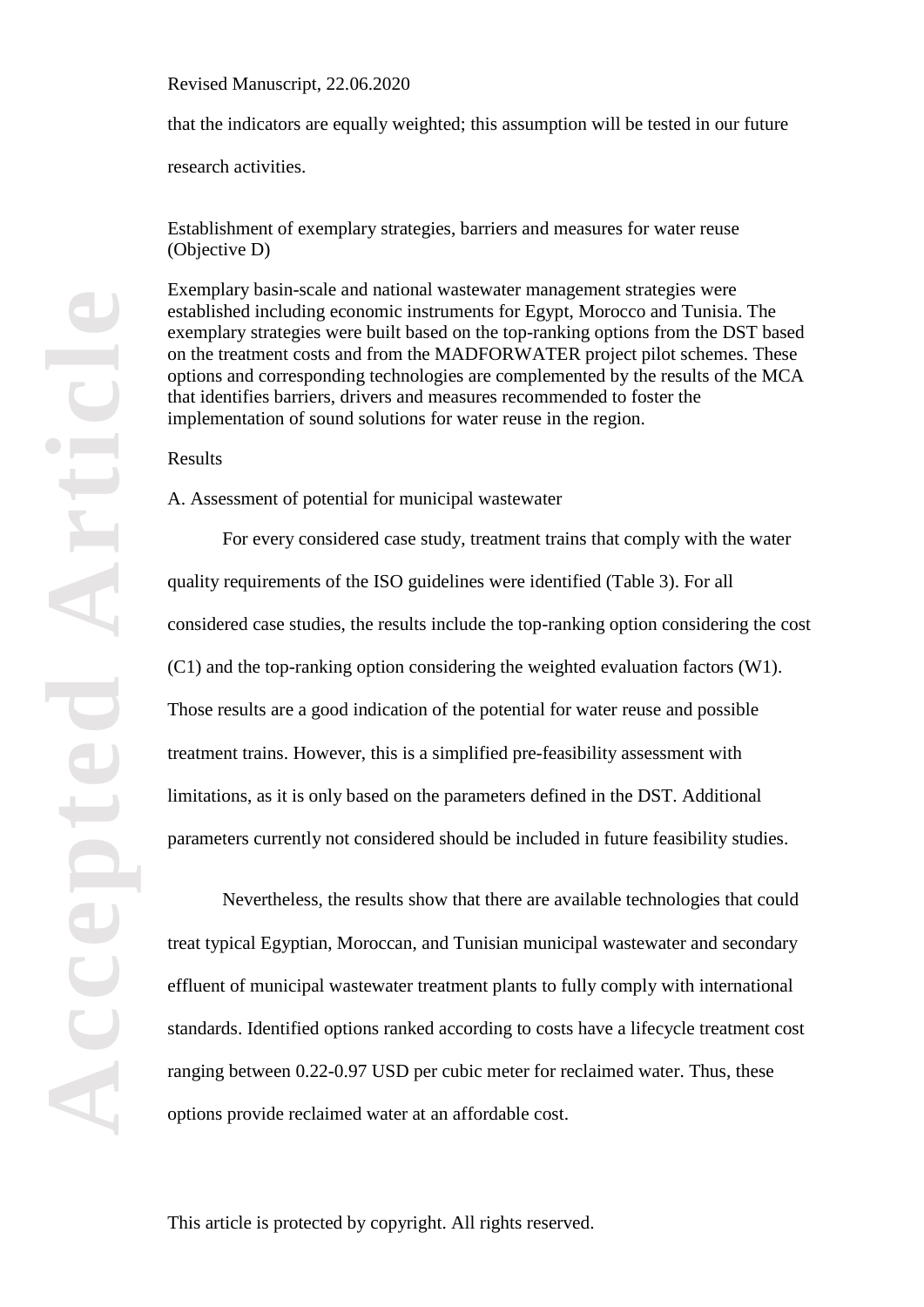Identified treatment trains presented in Table 3 are based on a list of 70 treatment trains included in the DST (Oertlé 2018). These are mostly based on typical benchmark technologies and on case studies from around the world. Results show that five treatment trains highly ranked in the assessment have a high potential for the defined case studies:

*Title 22: Belgium*: Example from Belgium re-using water to produce cooling water for industrial purposes. A pharmaceutical company (Tienen) makes use of treated municipal wastewater for cooling water. Thereby, secondary treated effluent is ozonated for disinfection. If the amount of reclaimed wastewater is too low or temperature is too high, it is mixed with groundwater before usage. The wastewater treatment plant (WWTP) consists of a low loaded activated sludge system with enhanced biological phosphorous removal (Davide Bixio, Wintgens, and Bixio 2006a).

*Only disinfection Benchmark Technology*: Many examples are available all over Europe. Conventional wastewater treatment, followed by chlorination, enabling the reuse of the treated water for irrigation under restricted conditions (Van Der Graaf et al. 2005).

*Lagooning Australia*: Example from Australia of water reclamation for horticultural (unrestricted) irrigation. WWTP effluents are reused for horticultural irrigation. Main irrigated crops are root and salad crops, brassicas, grapes and olives (= unrestricted irrigation). Sewage is treated in the WWTP by activated sludge process. The effluents from secondary treatment are then held in shallow aeration lagoons for a minimum of 6 weeks, before passing through a dissolved air flotation and dual media filtration process at the water reclamation plant. Here, the effluents discharge to balancing storage via a chlorinator before being pumped into the pipeline for horticultural irrigation distribution (Davide Bixio, Wintgens, and Bixio 2006b).

*Wetlands Spain*: Example from Spain with the goals to feed water of sufficient quality to the Cortalet lagoon in a Natural Reserve and to stimulate the recovery and establishment of local flora and fauna. The WWTP is of the extended aeration type and *consists* of a mechanical pre-treatment step and then two parallel treatment lines, each comprising a biological reactor, a clarifier and three effluent polishing ponds. There is also a chemical treatment for phosphorus removal. Further treatment is achieved by means of a wetland system (3 parallel cells) (Davide Bixio, Wintgens, and Bixio 2006b).

*Wetlands USA*: Treated effluent from Arcata WWTP (California, USA), is *discharged* into 'enhancement wetlands', which are part of the Arcata Marsh and Wildlife Sanctuary. The first treatment steps at the Arcata WWTP consist of bar screens, a grit chamber and two settling tanks for primary treatment. Secondary and partial tertiary treatment is accomplished by two oxidation ponds followed by three parallel free water surface (FWS) wetlands that were constructed in 1985. After chlorination and de-chlorination, part of the wastewater is released while another part flows into three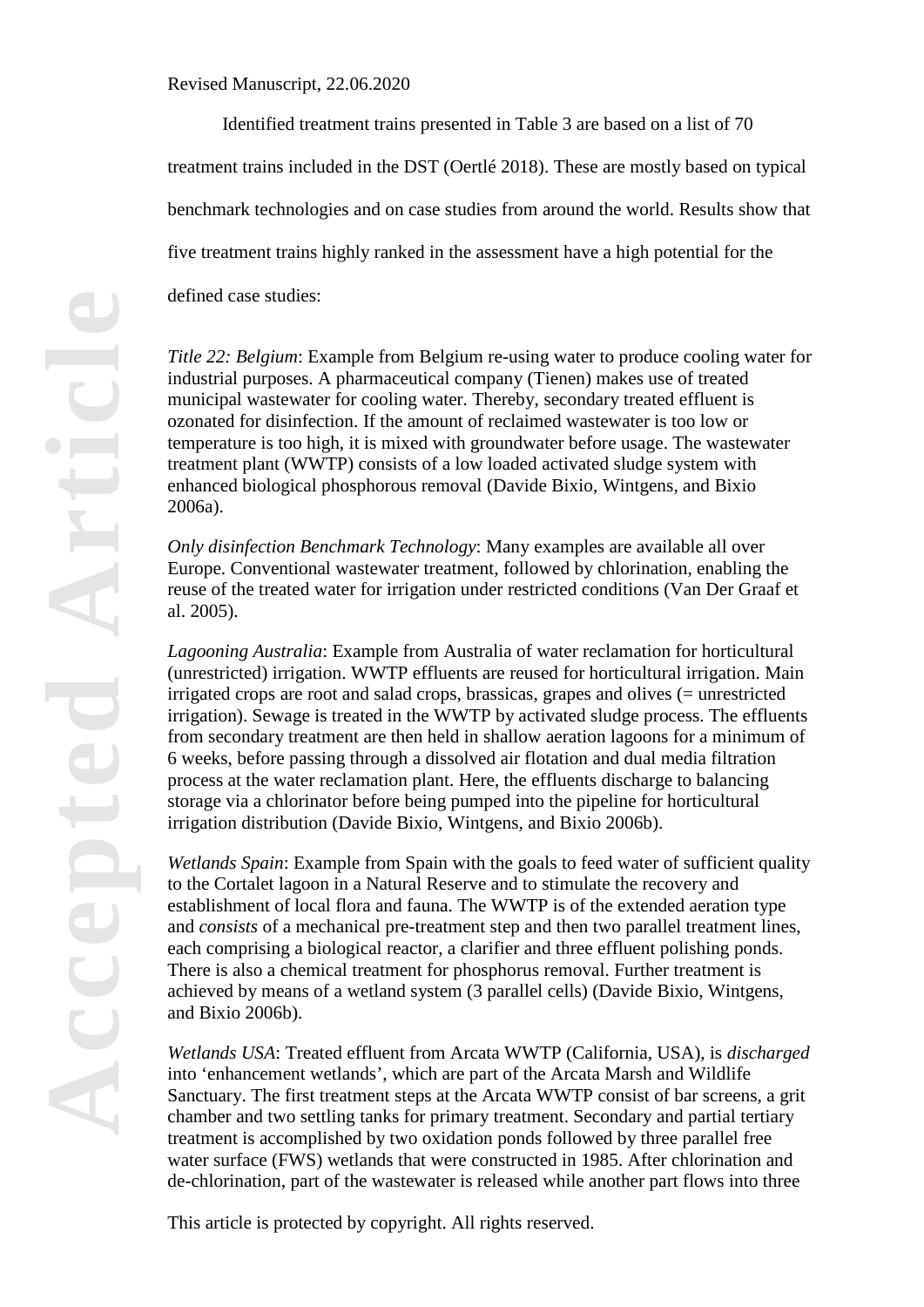'enhancement FWS wetlands.' The 'enhancement wetlands' together with some additional landscape features, are referred to as the Arcata Marsh and Wildlife Sanctuary (Davide Bixio, Wintgens, and Bixio 2006b).

For the national regulations of Egypt, Morocco and Tunisia, treatment trains were also identified for all simulated case studies (Table 4). If limitations also apply to the results, they show that there are available technologies that could treat typical Egyptian, Moroccan, and Tunisian municipal wastewater and secondary effluent of municipal wastewater treatment plants to comply with national regulations. Identified options ranked on cost have a lifecycle treatment cost ranging between 0.16-0.80 USD per cubic meter for reclaimed water. Thus these options provide reclaimed water at an affordable cost.

Identified treatment trains presented in Table 4 show that four treatment trains in addition to the ones defined in section have a high potential for the defined case studies:

- *Wetlands, Nicaragua*: Constructed wetland in Masaya pilot plant. The system treats the domestic wastewater (100 cubic meters per day) generated by 1,000 people living in the city of Masaya, Nicaragua. The scheme comprises pretreatment (screen and grit tank) and four constructed wetland beds fed in parallel. The area of each wetland bed is about 350 square meters, totalling 1,400 square meters. Effluent from the pilot plant in Masaya can be used for restricted irrigation (Gauss 2008).
- *Wetlands, Senegal*: Example of water reuse for agricultural purpose. The main wastewater reuse site in urban agriculture in Dakar, Senegal is Pikine. Of Pikine's total cultivated area of approximately 120 acres (50 ha), about 40 acres (16 ha) makes use of raw wastewater for irrigation. Usually, farmers divert wastewater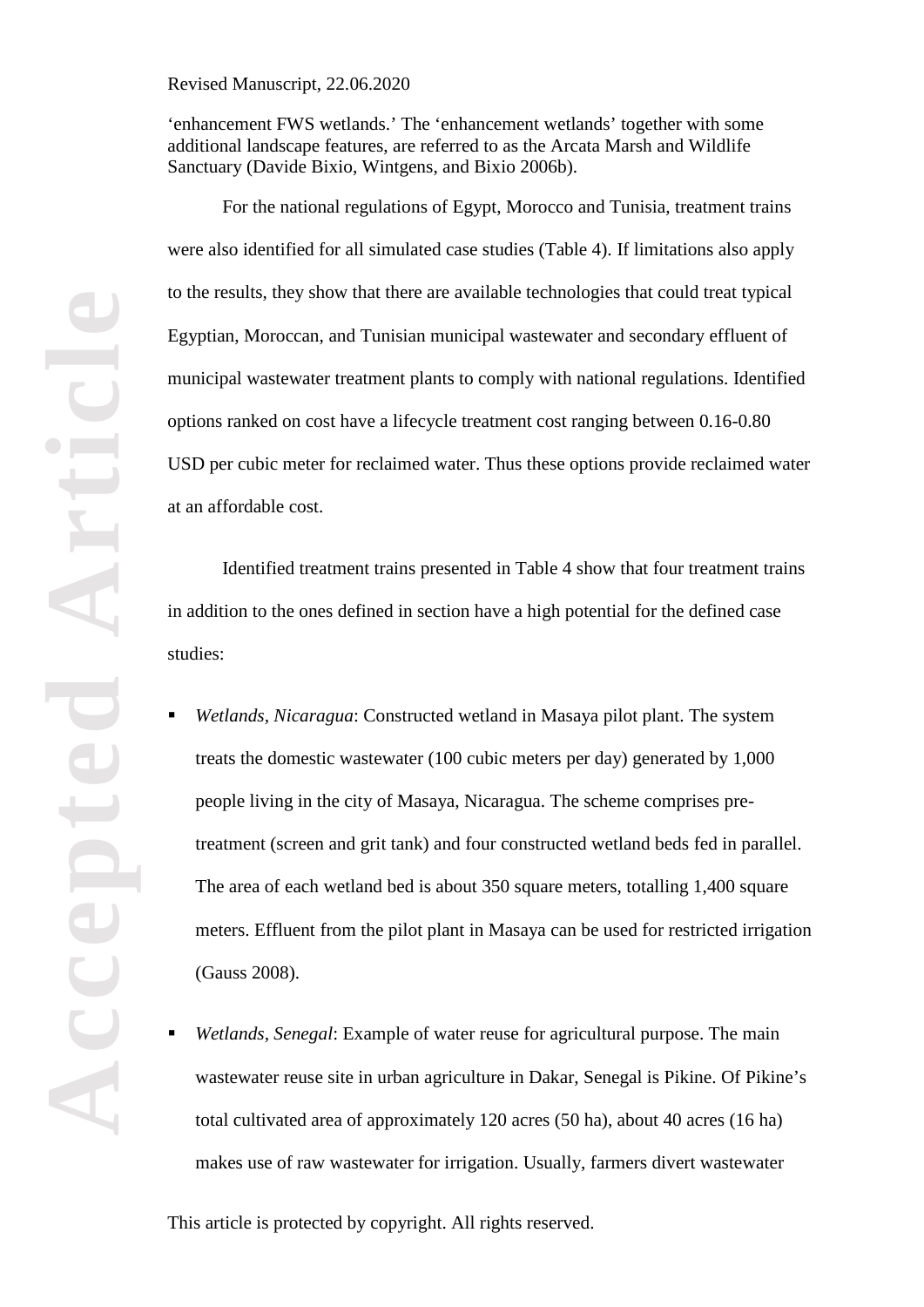from the sewage using pipes to load narrow wells located in their plot. From that well, they use water cans to irrigate crops such as lettuce, which grow rapidly. Wastewater treatment using wetlands has been introduced which showed good removals of *E. coli* and helminth eggs. The treatment lines tested used combinations of four ponds (each  $2 \text{ m}^3$ ) in series: One waste stabilization pond is followed by three reed or Vetivera planted stabilization ponds with free water surface and surface water flow (US-EPA 2012).

- *Direct membrane filtration benchmark technology*: New concept, which is investigated in several places (Netherland, China, Israel). Micro- or ultrafiltration of raw wastewater followed by agricultural applications (Van Der Graaf et al. 2005).
- *Only disinfection*: Treatment train of Copiapó Wastewater Treatment Plant. Water re-use in mining industry and agriculture. The wastewater from Copiapó, Chile are directed to Copiapó WWTP, where the wastewater is subjected to a primary treatment to retain thick solids, then through a secondary treatment to carry out the oxidation of organic matter by activated sludge. The mixture flows to a separation process of solid and liquid in the clarifier, generating a sludge stream and a treated water stream. The water stream is subjected to chlorination and discharged to Copiapó river (Verzandvoort et al. 2013).

B. Simulation and lifecycle costs of MADFORWATER project treatment trains

The second objective focuses on assessing the selection of treatment trains from the MADFORWATER projects that have been simulated with the DST. The performance of those trains is not known yet, as pilots are ongoing, however, the lifecycle treatment costs have been calculated for different flow rates in the three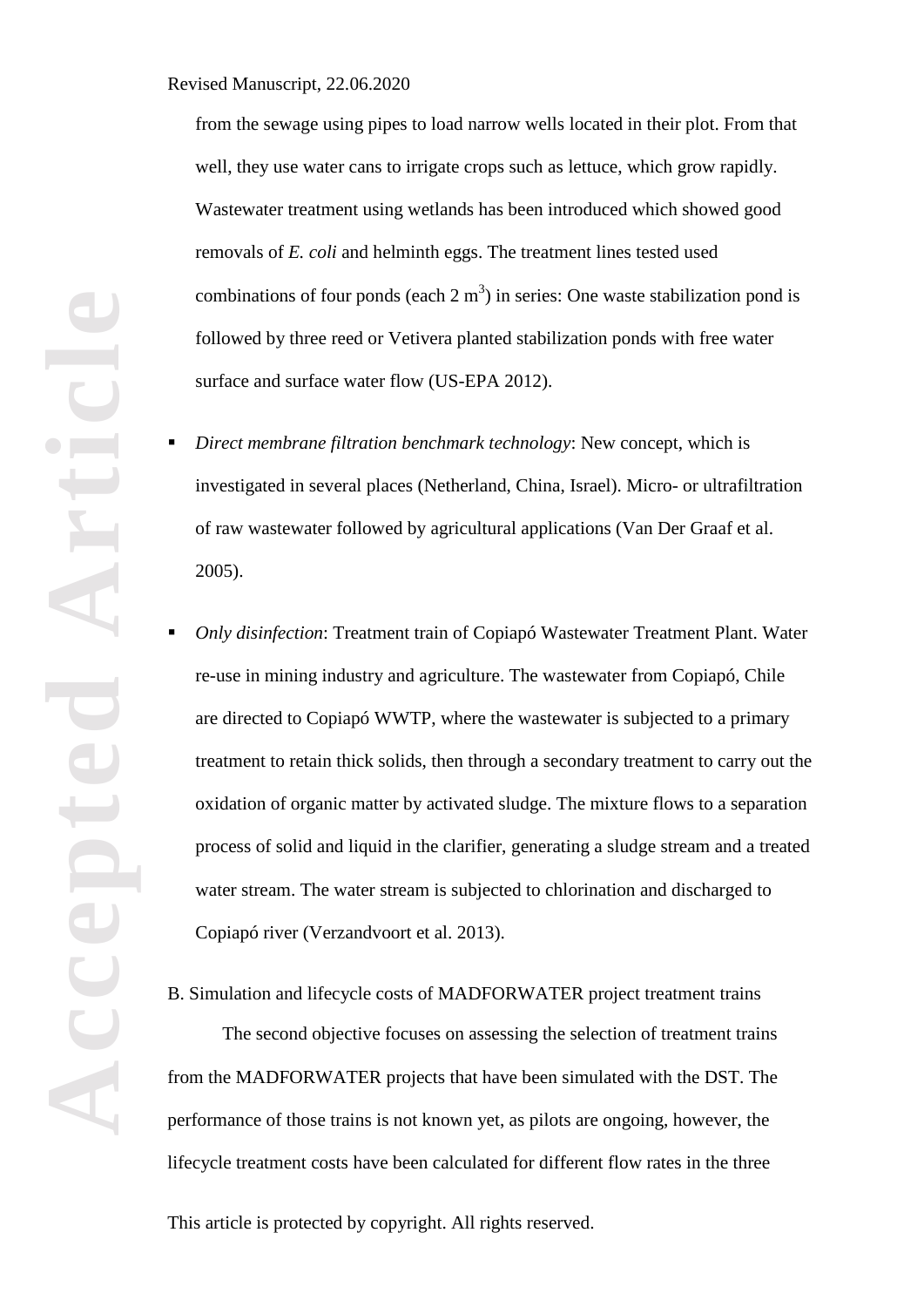target countries (Figure 3). Apart from the train focusing on municipal wastewater, the four other wastewater treatment trains are specifically designed for industrial wastewater (i.e. olive mill wastewater, textile wastewater, and fruit and vegetable packaging plant); and for drainage canal water, which is more specifically addressed to the Egyptian case study. In addition to lifecycle treatment costs, DST simulation provides detailed cost information for the different wastewater treatment trains that can be considered in the decision-making process.

C. *Assessment* of national-level conditions for water reuse

The scored results of the MCA are shown in Table 5, based on an investigation of different indicators (specific results of the indicators: Table 12, supplementary materials).

Tunisia shows mostly water reuse level of 'higher' to 'moderate' but 'lower' for the thematic subject 'economy'. 'Higher' resulted, because of the key area 'environment' and 'policy & institution.' Regarding 'environment', the results showed a strict guidance regarding the national water reuse regulations in comparison with the international BS ISO guidelines for treated wastewater use for irrigation projects (ISO, 2015).

Morocco shows mostly a water reuse level of 'higher' to 'moderate' but 'lower' for the thematic subject 'economy' and 'environment.' 'Higher' resulted because of the thematic subject 'society' with the indicator 'share of using improved sanitation services'.

Egypt shows mostly a water reuse level of 'higher' to intermediate values between 'lower' to 'moderate' but 'lower' for the thematic subject 'environment.' The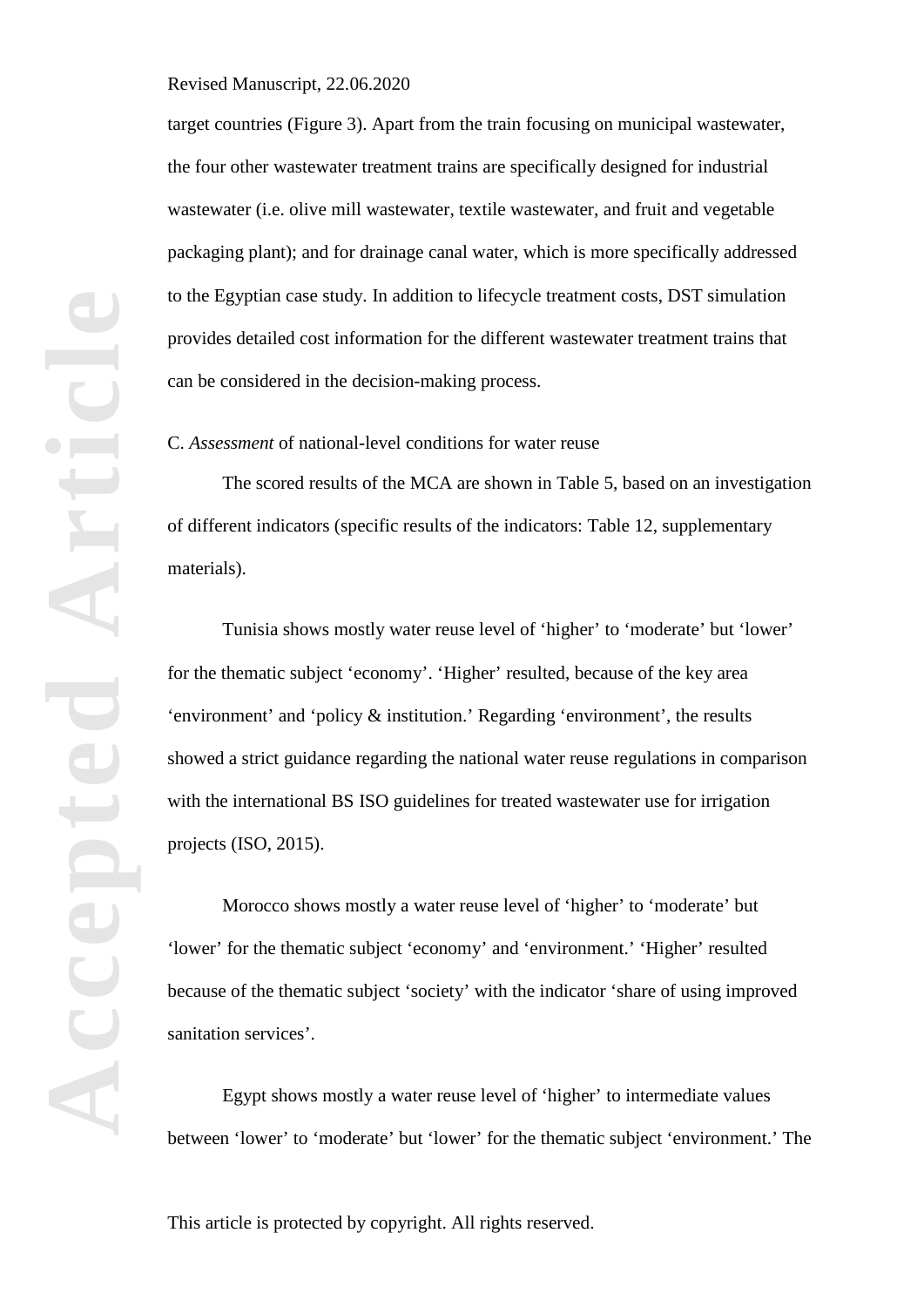thematic subjects 'policy & institutions' and 'society' scored 'higher.' The thematic subjects 'water management' and 'environment' scored 'lower.'

The thematic subjects 'society' and 'policy & institution' scored 'higher' to 'moderate' level of water reuse. They scored 'higher' in 8 out of 10 simulations, and 'moderate' for 2 out of 10. This indicates there are favourable condition for water reuse in these thematic subjects. The results of the thematic subjects 'economy', 'water management' and 'environmental' resulted with the most 'lower' water reuse level. This indicates the main barriers to water reuse come from these thematic subjects.

D. Establishment of exemplary strategies, barriers and measures for water reuse

With this study the exemplary strategies were established upon the top-ranking options from the DST (i.e., options selected based on cost for treating municipal wastewater and secondary effluent to comply with ISO guidelines, table 3) and from the MADFORWATER project pilot schemes. These options and corresponding technologies are complemented by the results of the MCA that identifies barriers, drivers and recommended measures to foster the implementation of water reuse in the MENA region. In Table 6, the strategies' results with costs and additional measures and barriers are presented as an overview. The detailed assessment on barriers, drivers and recommended measures can be found in the supplementary materials (Tables 13, 14 and 15, supplementary materials).

3 main types of measures could overcome identified barriers. First, price-based instruments are important to overcome the barriers. These include pricing/water tariffs, removal of subsidies or other financial assistance (e.g. assisted loans), and taxes. The underlying barrier is generally that freshwater irrigation is cheaper than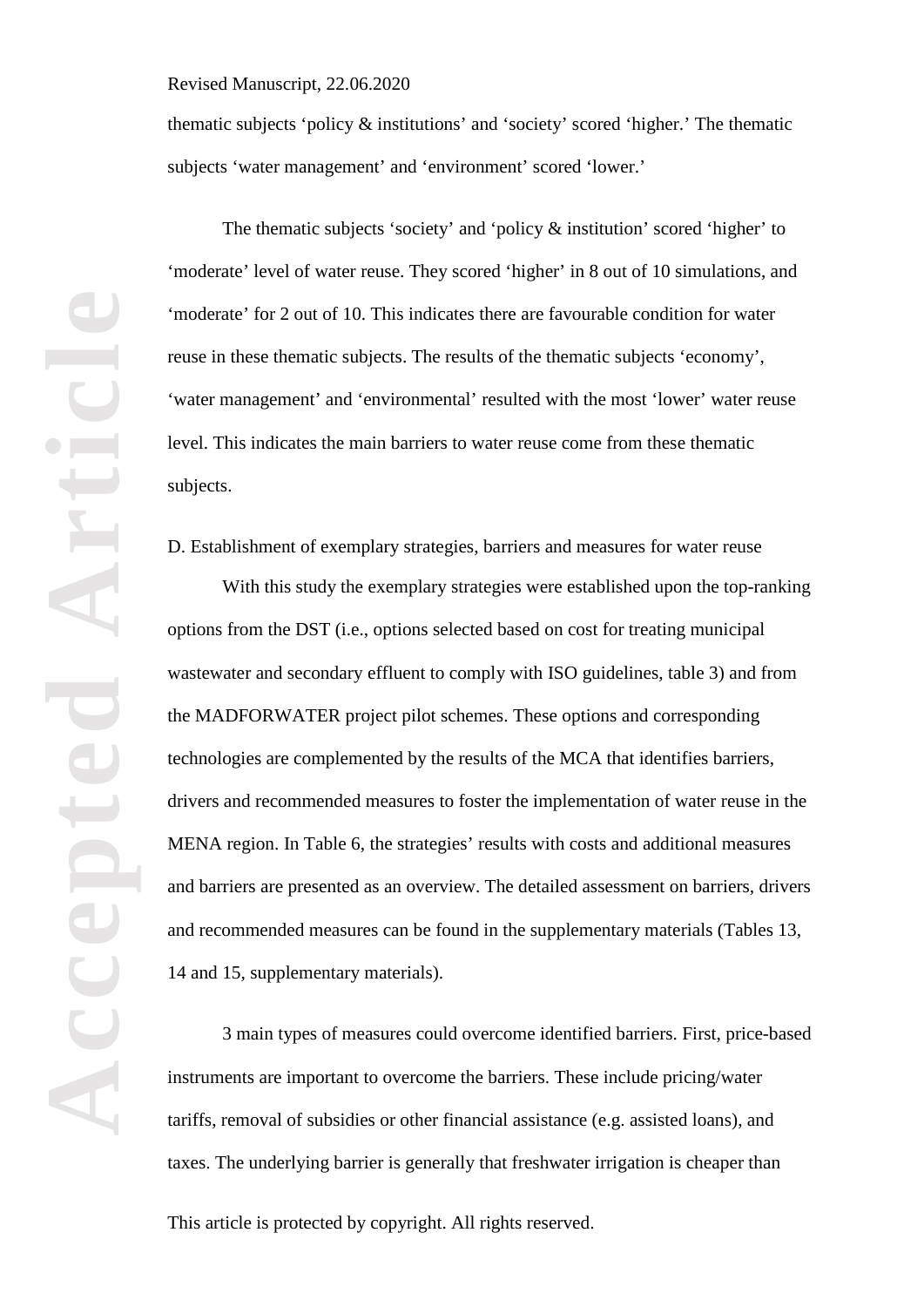reclaimed wastewater irrigation. Second, lack of financial support programs mean that start-up costs for wastewater treatment trains are too high, so not enough water is treated. Third, non-economic instruments like education, legislation and enforcement are to promote the development of wastewater treatment capacity.

An additional key outcome of the assessment presented is the importance of the distribution costs, as demonstrated for the option **MO3**. The distribution costs were not considered for the other options, but it can be stated that judicious siting of wastewater generation, treatment and reuse locations is crucial. Ideally, reusers should be situated at a lower elevation than the source and the distance should be minimised. If reclaimed water has to be transported uphill after treatment, the transport costs can greatly exceed treatment costs (Hochstrat et al. 2007).

#### *Conclusions*

This study demonstrates the application of a decision support tool for water reuse, employing Egyptian, Moroccan and Tunisian case studies. The research compiled useful information on typical wastewater quality and current water quality regulations for water reuse. Some data gaps were identified, and missing parameters were estimated with values from case studies of other countries.

The assessment indicated high potential for water reuse in Egypt, Morocco, and particularly Tunisia. Treatment trains that could treat wastewater to the desired quality at reasonable costs ranging from 0.15 to 1.19 [USD/ $m<sup>3</sup>$ ] for flows of 10,000  $[m<sup>3</sup>/d]$  were identified and are presented in this paper. The results show that start-up costs are the principal barrier to water reuse. Wastewater reclamation subsidies or freshwater tariffs could help overcome the start-up cost barrier, and education could help improve the efficiency of wastewater reclamation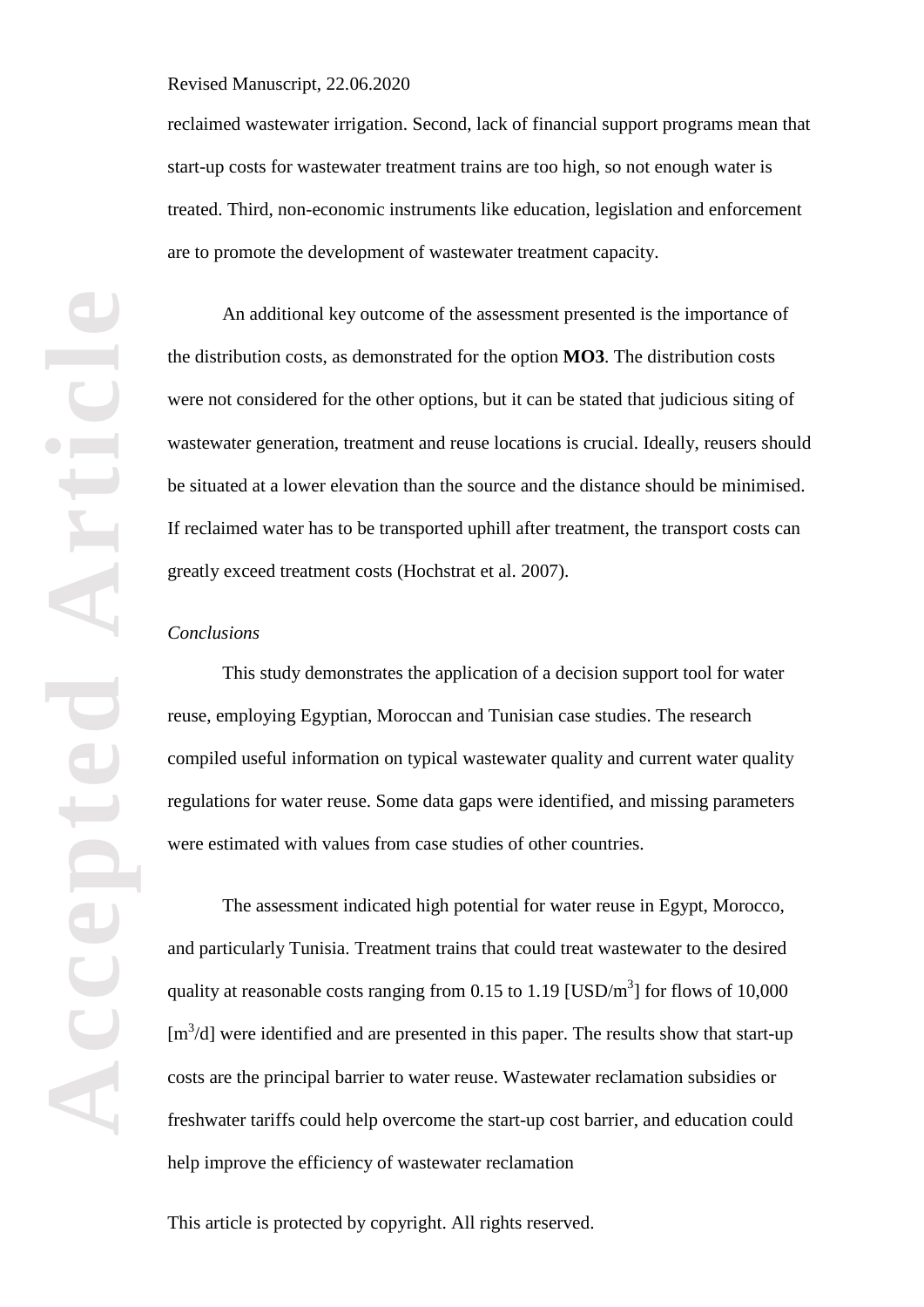The assessment is a positive step in improving the understanding of wastewater reclamation and reuse, thereby creating opportunity to increase its use in the Middle East and North Africa. The assessment expands the existing DST to permit a broad, early stage assessment of local technological and economic options using available data. It could encourage jurisdictions to conduct more detailed design studies for specific locations where reclaimed water might currently be underutilized.

Future research into water reuse in the Middle East and North Africa should (i) focus on specific case studies with high potential for water reuse and (ii) identify exemplary cases to implement demonstration sites for wastewater reclamation at an affordable cost.

#### *References*

- Ameur, Horchani. 2007. "Water in Tunisia: A National Perspective." Tunisia. https://doi.org/10.17226/11880.
- Asano, Takashi, F Burton, and H Leverenz. 2007. *Water Reuse: Issues, Technologies, and Applications*. Edited by Metcalf & Eddy. McGraw-Hill.
- BGS. 2015. "Risk List 2015 | Commodities & amp; Statistics | MineralsUK." 2015. https://www.bgs.ac.uk/mineralsuk/statistics/risklist.html.
- Choukr-allah, Redouane, Ragab Ragab, Lhoussaine Bouchaou, and Damià Barceló. 2017. *The Souss-Massa River Basin, Morocco*. Springer International Publishing AG 2017.
- Davide Bixio, Thomas Wintgens, and Davide Bixio. 2006a. "Water Reuse System Management Manual." European Communities.
	- ———. 2006b. "Water Reuse System Management Manual." European Communities.
- Espace Associatif. 2012. "A Thirsty Future," 8–9. http://www.socialwatch.org/sites/default/files/morocco2012\_eng.pdf.
- Esteve, Paloma, Consuelo Varela-Ortega, Marina Martínez Ríos, Raoudha Gafrej, Jaouani Atef, Alaa A. Abdel-Motaleb, Alaa El-Din Abdin, Mohamed Abdel Monem, and Fawzi Karajeh. 2017. "D1.1. Report on Needs and Priorities in the Field of International Cooperation Agreements on Water Management in the Target MACs."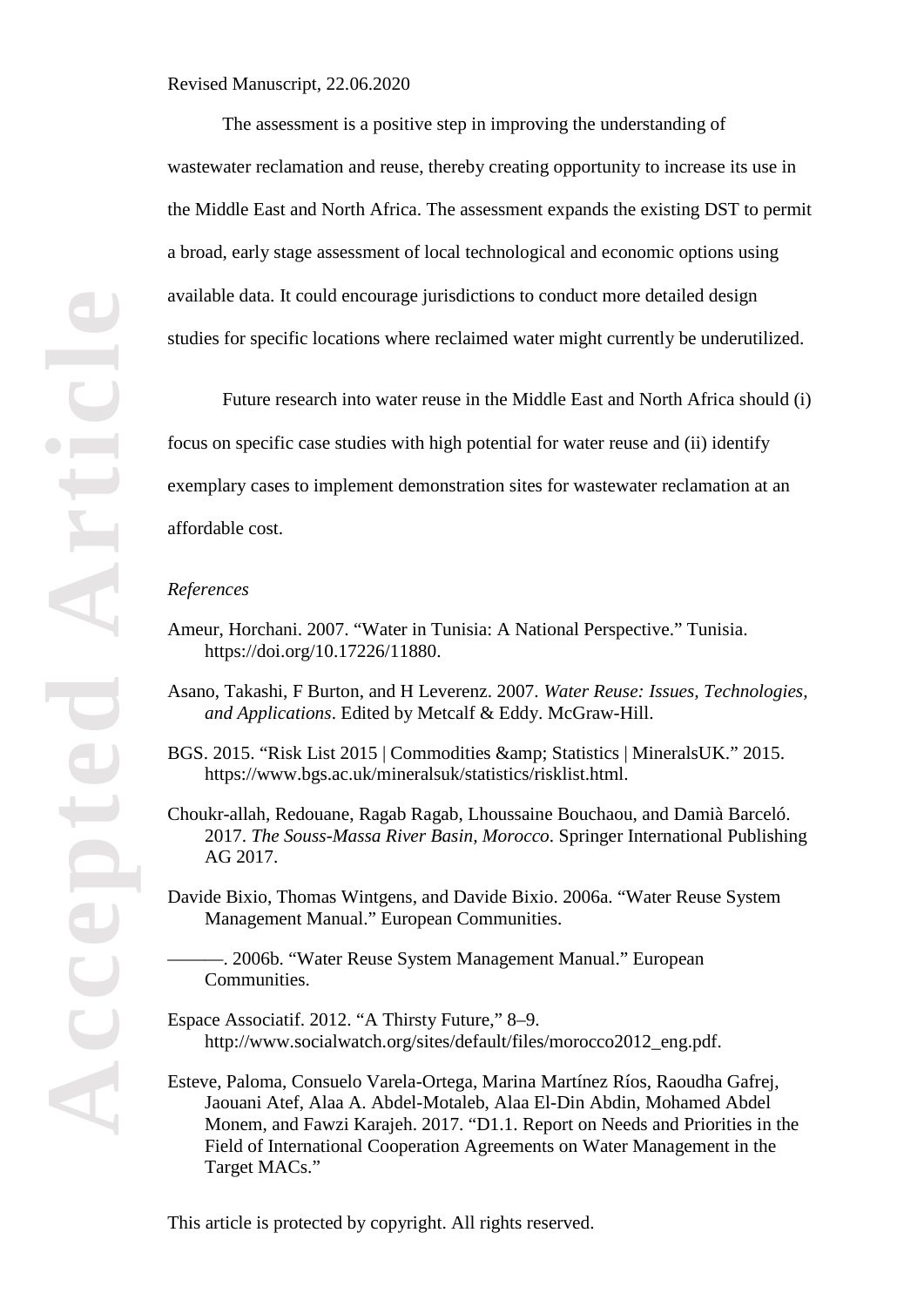Revised Manuscript, 22.06.2020

- FAO UN Food and Agriculture Organisation. 2016. "AQUASTAT Database. Global Information System on Water and Agriculture." 2016. http://www.fao.org/nr/water/aquastat/data/query/index.html?lang=en.
- Gauss, Martin. 2008. "Constructed Wetlands: A Promising Wastewater Treatment System for Small Localities." http://documents.worldbank.org/curated/en/224061468046774032/pdf/441200W SP0BOX31ed0wetlands01PUBLIC1.pdf.
- Graaf, J. H J M Van Der, J. De Koning, A Ravazzini, and V Miska. 2005. "Treatment Matrix for Reuse of Upgraded Wastewater." *Water Science and Technology: Water Supply* 5 (1): 87–94.
- Hochstrat, R, D Joksimovic, T Wintgens, T Melin, and D Savic. 2007. "Economic Considerations and Decision Support Tool for Wastewater Reuse Scheme Planning." In *Water Science and Technology*, 56:175–82. https://doi.org/10.2166/wst.2007.570.
- ISO 16075-2:2015 Guidelines for treated wastewater use for irrigation projects. Available online: https://www.iso.org/standard/62758.html (accessed on June 2020).
- Kerr, Norbert L., and R. Scott Tindale. 2011. "Group-Based Forecasting?: A Social Psychological Analysis." *International Journal of Forecasting* 27 (1): 14–40. https://doi.org/10.1016/j.ijforecast.2010.02.001.
- Kolios, Athanasios, George Read, Athanasios Kolios, and George Read. 2013. "A Political, Economic, Social, Technology, Legal and Environmental (PESTLE) Approach for Risk Identification of the Tidal Industry in the United Kingdom." *Energies* 6 (10): 5023–45. https://doi.org/10.3390/en6105023.
- Morocco World News. 2017. "Morocco among Countries Facing Water Scarcity." https://www.moroccoworldnews.com/2018/02/240719/morocco-countriesfacing-water-scarcity.
- Mueller, Sandra R. 2018. "Mining Anthropogenic and Geological Deposits: Evaluating the Accessibility of Scarce Metals from End of Life Products and the Earth's Crust under Sustainability Considerations." University of Southampton.
- Oakdene Hollins. 2008. "Material Security—Ensuring Resource Availability for the UK." UK. %3Cwww.oakdenehollins.co.uk/pdf/material\_security.pdf.
- Oertlé, Emmanuel. 2018. "Treatment Trains for Water Reclamation (Dataset)." https://doi.org/10.5281/zenodo.1972627.
	- ———. 2020. "Poseidon 2.0 Decision Support Tool for Water Reuse (Microsoft Excel) and Handbook." https://doi.org/10.5281/ZENODO.3755380.
- Oertlé, Emmanuel, Christoph Hugi, Thomas Wintgens, Christos Karavitis, Emmanuel Oertlé, Christoph Hugi, Thomas Wintgens, and Christos A. Karavitis. 2019. "Poseidon—Decision Support Tool for Water Reuse." *Water* 11 (1): 153.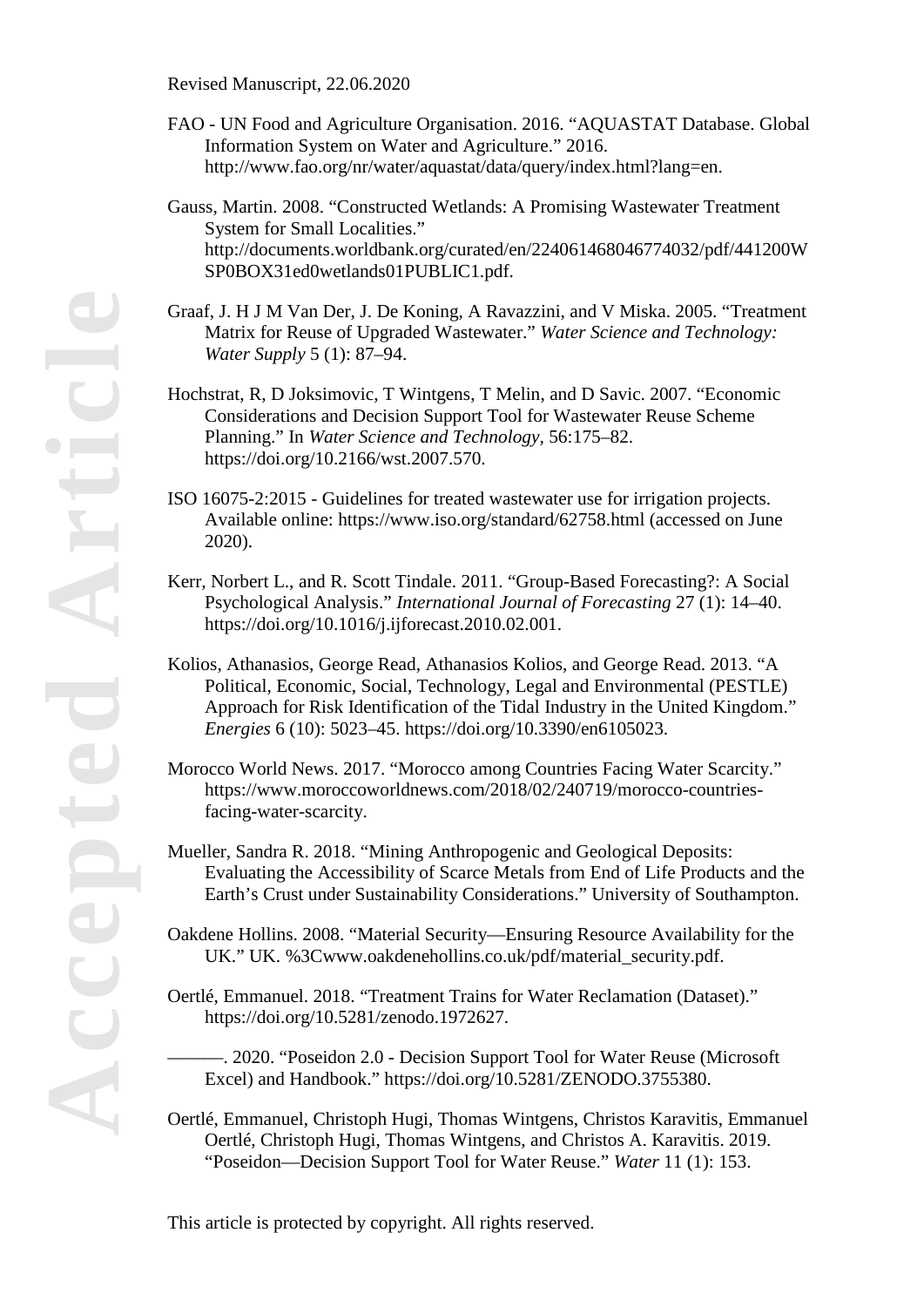https://doi.org/10.3390/w11010153.

- Paloma Esteve, Consuelo, Marina Varela-Ortega, and Martínez Ríos. 2017. "D1.1 Report on Needs and Priorities in the Field of International Cooperation Agreements on Water Management in the Target MACs."
- Snethlage, Judit, Angel de Miguel, Raoudha Daniels, Emma Froebrich, Jochen Gafrej, Fatma Arous, Imène Ouzari, and Atef Jaouani. 2018. "Water Stress and Water Vulnerability Indicators and Maps." Netherland.
- US-EPA. 2012. "Guidelines for Water Reuse 2012." Washington DC, USA: EPA [United States Environmental Protection Agency].
- USAID. 2017. "Water and Sanitation." https://www.usaid.gov/morocco/water-andsanitation.
- Verzandvoort, Simone, Hanneke Heesmans, Emmanuel Oertlé, Thomas Gross, Gro Eggen, and Jannes Stolte. 2013. "D 4.1 - Report on Reuse & Recycling Technologies & Sanitation Practices Related to Current & Future Needs." COROADO Project - FP7 - ENV.2011.3.1.1-1. http://www.coroado-project.eu/.
- World Bank. 2014. "Water: Tunisia's Other Development Challenge." http://www.worldbank.org/en/news/feature/2014/09/04/water-tunisia-s-otherdevelopment-challenge.

World Resources Institute. 2019. "Aqueduct." 2019. https://www.wri.org/.

WWDAP (United Nations World Water Assessment Programme). 2017. "WWDR6 - The United Nations World Water Development Report 2017. Wastewater: The Untapped Resource." Paris, France. https://doi.org/10.1016/j.aqpro.2013.07.003.

**Table 1**: Case studies considered for the assessments A and B.

| A. Municipal wastewater                                                         |                              | <b>Purpose:</b> identify treatment trains compliant with international and<br>national regulations                                                                                                                  |  |
|---------------------------------------------------------------------------------|------------------------------|---------------------------------------------------------------------------------------------------------------------------------------------------------------------------------------------------------------------|--|
| Typical municipal wastewater<br>quality (MWW)                                   | $10,000$ [m <sup>3</sup> /d] | ISO Guidelines (16075-2:2015) Cat. A: Unrestricted urban irrigation<br>and agricultural irrigation of food crops consumed raw, Cat. B:<br>Restricted urban irrigation and agricultural irrigation of processed food |  |
| Typical municipal wastewater<br>treatment plant secondary effluent<br>(MWW-Eff) | $10,000$ [m <sup>3</sup> /d] | crops, and Cat. C: Agricultural irrigation of non-food crops.<br>Egyptian, Moroccan, and Tunisian regulations for was tewater reuse.                                                                                |  |
| <b>B.</b> Specific was tewater and corresponding<br>treatment trains (TT)       |                              | <b>Purpose:</b> calculate lifecycle treatment costs for a selected series of unit<br>processes                                                                                                                      |  |
| Drainage canal water (DCW-TT)                                                   | $1,000$ [m <sup>3</sup> /d]  | Anaerobic stabilization ponds, constructed wetland                                                                                                                                                                  |  |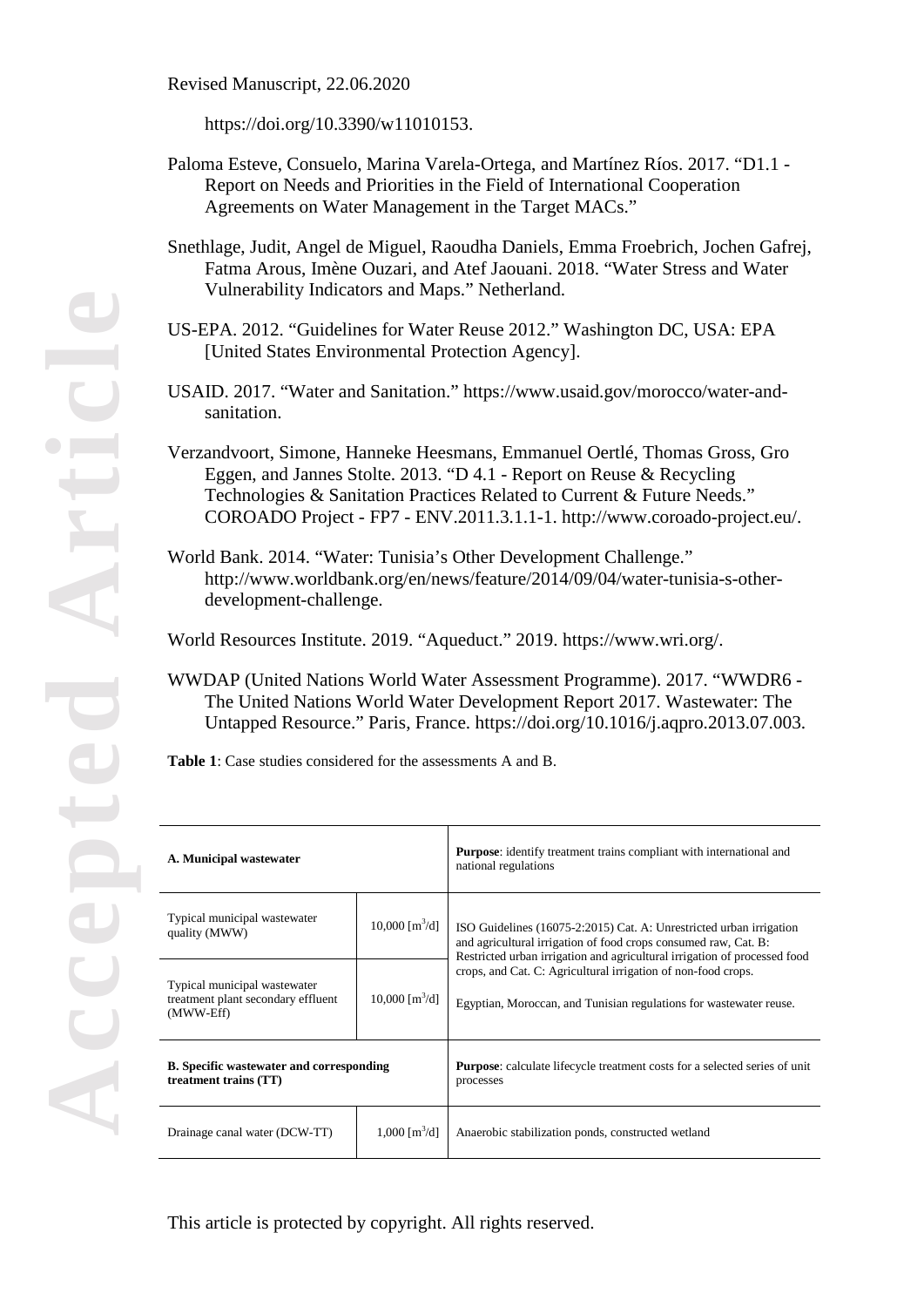| Fruit and vegetable packaging plant<br>(FVPWW-TT) | $200 \,[\mathrm{m}^3/\mathrm{d}]$ | Activated sludge, flocculation, activated carbon, ultraviolet<br>disinfection                                                                |
|---------------------------------------------------|-----------------------------------|----------------------------------------------------------------------------------------------------------------------------------------------|
| Municipal wastewater (MWW-TT)                     | $10,000$ [m <sup>3</sup> /d]      | Trickling filter with secondary sedimentation, sedimentation without<br>coagulant, constructed wetland, chlorine dioxide, equalization basin |
| Olive mill wastewater (OMW-TT)                    | $100 \,[\mathrm{m}^3/\mathrm{d}]$ | Microfiltration, ion exchange                                                                                                                |
| Textile wastewater (TWW-TT)                       | $200 \,[\mathrm{m}^3/\mathrm{d}]$ | Flocculation, sedimentation without coagulant, low loaded activated<br>sludge with denitrification and secondary sedimentation               |

**Table 2:** Description of the thematic subjects, key questions, quantitative and semi-quantitative indicators with possible data sources. N/Av stands for 'not available'.

| <b>Thematic</b><br>subject (Ts)    | <b>Key question</b>                                                                                                            | <b>Indicator</b>                                                                                                                                                                                               | Unit                         | <b>References</b>                                                                                                                                                                                                                                                          |
|------------------------------------|--------------------------------------------------------------------------------------------------------------------------------|----------------------------------------------------------------------------------------------------------------------------------------------------------------------------------------------------------------|------------------------------|----------------------------------------------------------------------------------------------------------------------------------------------------------------------------------------------------------------------------------------------------------------------------|
| Economy (Ec)                       | -What is the <b>official</b><br>financial development<br>assistance (gross<br>expenditure) for water<br>supply and sanitation? | Total official financial<br>development assistance<br>(gross disbursement) for<br>water supply and<br>sanitation for water supply<br>and sanitation by recipient<br>per WW production in a<br>country and year |                              | UN – SDG Indicators<br>6.a.1 Global Database<br>in Esteve et al.<br>(2017)                                                                                                                                                                                                 |
|                                    | -What is the level of<br>economic water<br>security?                                                                           | Economic water security                                                                                                                                                                                        | $N/Av$ (ratio of<br>max. 20) | (Snethlageu.a. 2018)                                                                                                                                                                                                                                                       |
|                                    | -What is the <b>water</b><br>pricing for agriculture?                                                                          | Water pricing for<br>agriculture                                                                                                                                                                               | Euro / $m3$                  | (Esteve et al. 2019)                                                                                                                                                                                                                                                       |
| Water<br><b>Management</b><br>(WM) | -What is the<br>transboundary water<br>dependency ratio?                                                                       | <b>Transboundary Water</b><br><b>Bodies Dependency Ratio</b><br>in the Northern African<br>region                                                                                                              | $\frac{0}{0}$                | 2nds Arab State of<br>Water Report in<br>Esteve et al. (2017)                                                                                                                                                                                                              |
|                                    | -What is the share of<br>produced volume of<br>industrial and municipal<br>wastewater per total<br>population in a country?    | Share of annual produced<br>industrial and municipal<br>wastewater volume per<br>total population in a<br>country                                                                                              | $m^3/(a^*inhabilities)$      | (Commissariat<br>Regional au<br>Developpement<br><b>Agricole Nabeul</b><br>2016; FAO - UN Food<br>and Agriculture<br>Organisation 2016;<br>Direction Générale<br>du Génie Rural et de<br>l'Exploitation des<br>Eaux 2017;<br>University of Tunis El<br><b>Manar 2018</b> ) |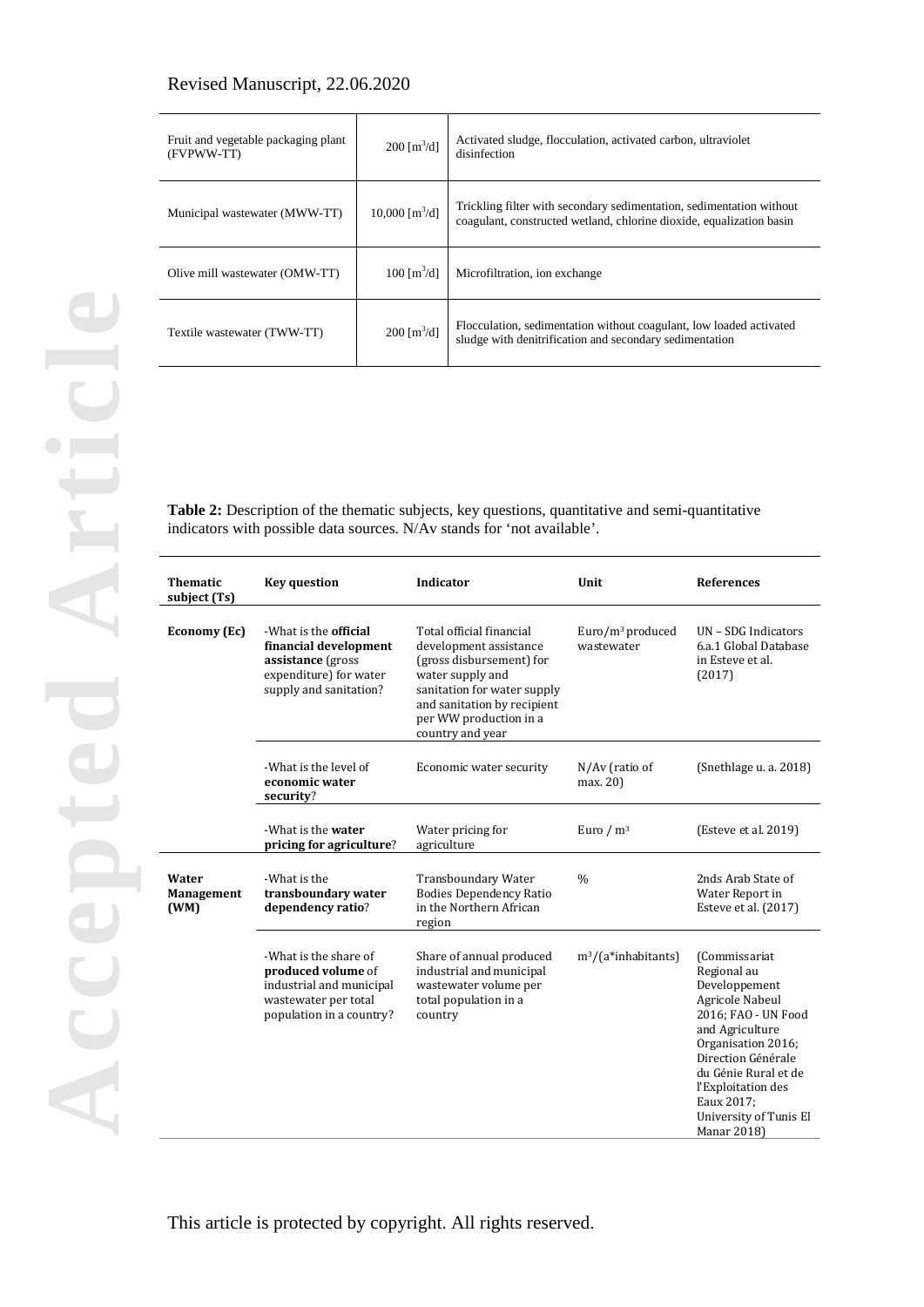|                                                          | - What is the share of<br>treated to produced<br>volume of industrial and<br>municipal wastewater?                                                                          | Share of annual treated to<br>produced industrial and<br>municipal wastewater                                                                    | $\%$                                | 2nds Arab State of<br>Water Report in<br>Esteve et al. (2017)<br>(Commissariat<br>Regional au<br>Developpement<br>Agricole Nabeul<br>2016; FAO - UN Food<br>and Agriculture<br>Organisation 2016;<br>Direction Générale<br>du Génie Rural et de<br>l'Exploitation des<br>Eaux 2017;<br>University of Tunis El<br>Manar 2018) |
|----------------------------------------------------------|-----------------------------------------------------------------------------------------------------------------------------------------------------------------------------|--------------------------------------------------------------------------------------------------------------------------------------------------|-------------------------------------|------------------------------------------------------------------------------------------------------------------------------------------------------------------------------------------------------------------------------------------------------------------------------------------------------------------------------|
|                                                          | -What is the share of<br>harvested irrigated<br>crop area per<br>cultivated area?                                                                                           | Percent of total harvested<br>irrigated crop area (full<br>control irrigation) per<br>cultivated area (arable<br>land + permanent crops)         | ha                                  | (FAO - UN Food and<br>Agriculture<br>Organisation 2016)                                                                                                                                                                                                                                                                      |
| Policy and<br>institutional<br>(P&I)                     | -What is the proportion<br>of monitoring and<br>reporting systems in<br>comparison to other<br>countries?                                                                   | Proportion of monitoring<br>and reporting system<br>between African countries<br>reported on by country                                          | $\frac{0}{0}$                       | (Esteve u. a. 2017)                                                                                                                                                                                                                                                                                                          |
|                                                          | -What is the degree of<br>implementation of<br>national monitoring<br>and reporting system?                                                                                 | Degree of implementation<br>of national monitoring and<br>reporting system                                                                       | $\frac{0}{0}$                       | (Esteve u. a. 2017)                                                                                                                                                                                                                                                                                                          |
| Legislation<br>(L)                                       | - What is the quality of<br>contract enforcement,<br>property rights, and<br>the courts in each<br>country?                                                                 | World governance index,<br>rule of law                                                                                                           | $\%$                                | (Kaufmann u. a.<br>2010)                                                                                                                                                                                                                                                                                                     |
|                                                          | - What is the regulation<br>for food and non-food<br>crop irrigation with<br>reclaimed water?                                                                               | Compliance for food and<br>non-food crop irrigation<br>with reclaimed water                                                                      | ranking: yes,<br>partly, no         | 0wn<br>development(Mueller<br>2018)                                                                                                                                                                                                                                                                                          |
| Society (S)<br>including<br>public                       | -What is the degree of<br>implementation of<br>equitable water and<br>wastewater tariffs?                                                                                   | Degree of implementation<br>of equitable and efficient<br>water supply and<br>wastewater tariffs                                                 | $\%$                                | 2nds Arab State of<br>Water Report in<br>Esteve et al. (2017)                                                                                                                                                                                                                                                                |
| involvement<br>in the<br>decision<br>making<br>processes | -What share of<br>population is using<br>improved sanitation<br>services?                                                                                                   | Share of using improved<br>sanitation services                                                                                                   | $\frac{0}{0}$                       | UN - SDG Indicator<br>Global Database SDG<br>6.2.1 in Esteve et al.<br>(2017)                                                                                                                                                                                                                                                |
| Environment<br>(En)                                      | -What is the status of<br>national water reuse<br>regulations for<br>irrigation in comparison<br>with the international BS<br>ISO 16075-2: 2015 water<br>quality guideline? | Compliance of national<br>water reuse regulations for<br>irrigation in comparison<br>with the BS ISO 16072-<br>2:2015 water quality<br>guideline | ranking: higher,<br>moderate, lower | Own development,<br>and (Mueller 2018).<br>and intended<br>stakeholder survey<br>by Mueller et al.<br>(2019)                                                                                                                                                                                                                 |
|                                                          | -What is the share of the<br>area equipped for<br>irrigation that has<br>become salinized?                                                                                  | Percent of area equipped<br>for irrigation that has<br>become salinized                                                                          | $\%$                                | (FAO - UN Food and<br>Agriculture<br>Organisation 2016)                                                                                                                                                                                                                                                                      |

**Accepted Article** Accepte

**Participate** 

 $\epsilon$ 

 $\mathbf{r}$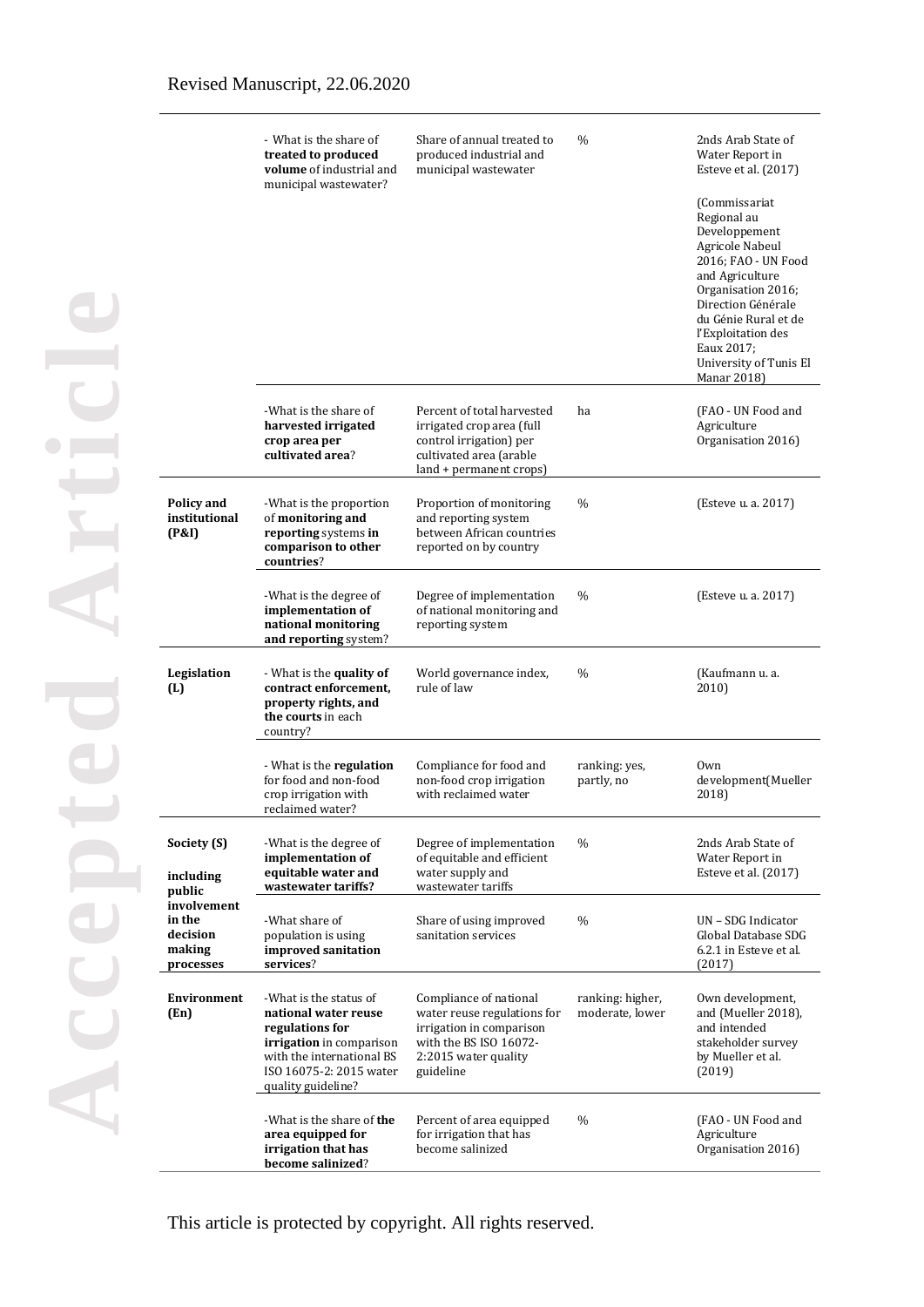**Table 3**: Top-ranking treatment trains based on cost (C1) and weights (W1) for treating municipal wastewater and secondary effluent to comply with ISO guidelines and lifecycle treatment costs in Egypt, Morocco and Tunisia.

| <b>Ranking</b>                                                                               | Egypt $[USD/m3]$ | Morocco $[USD/m3]$ | <b>Tunisia</b> [USD/ $m^3$ ] |  |  |  |  |
|----------------------------------------------------------------------------------------------|------------------|--------------------|------------------------------|--|--|--|--|
| Cat. A: Unrestricted urban irrigation and agricultural irrigation of food crops consumed raw |                  |                    |                              |  |  |  |  |
| Typical municipal wastewater quality (MWW)                                                   |                  |                    |                              |  |  |  |  |
| C1-'Title 22: Belgium'                                                                       | 0.97             | 0.59               | 0.52                         |  |  |  |  |
| W1-'Only disinfection Benchmark Technology'                                                  | 1.19             | 0.68               | 0.65                         |  |  |  |  |
| Typical municipal wastewater treatment plant secondary effluent (MWW-Eff)                    |                  |                    |                              |  |  |  |  |
| C1-'Lagooning: Australia' I                                                                  | 0.39             | 0.23               | 0.22                         |  |  |  |  |
| W1-'Wetlands: Spain'                                                                         | 1.01             | 0.59               | 0.56                         |  |  |  |  |
| Cat. B: Restricted urban irrigation and agricultural irrigation of processed food crops      |                  |                    |                              |  |  |  |  |
| Typical municipal wastewater quality (MWW)                                                   |                  |                    |                              |  |  |  |  |
| C1-'Wetlands: USA'                                                                           | 0.80             | 0.44               | 0.42                         |  |  |  |  |
| W1-'Only disinfection Benchmark Technology'                                                  | 1.19             | 0.68               | 0.65                         |  |  |  |  |
| Typical municipal wastewater treatment plant secondary effluent (MWW-Eff)                    |                  |                    |                              |  |  |  |  |
| C1-'Lagooning: Australia' I                                                                  | 0.39             | 0.23               | 0.22                         |  |  |  |  |
| W1-'Wetlands: Spain'                                                                         | 1.01             | 0.59               | 0.56                         |  |  |  |  |
| Cat. C: Agricultural irrigation of non-food crops                                            |                  |                    |                              |  |  |  |  |
| Typical municipal wastewater quality (MWW)                                                   |                  |                    |                              |  |  |  |  |
| C1-'Wetlands: USA'                                                                           | 0.80             | 0.44               | 0.42                         |  |  |  |  |
| W1-'Wetlands: Spain'                                                                         | 1.01             | 0.59               | 0.56                         |  |  |  |  |
| Typical municipal wastewater treatment plant secondary effluent (MWW-Eff)                    |                  |                    |                              |  |  |  |  |
| C1-No treatment                                                                              | 0.00             | 0.00               | 0.00                         |  |  |  |  |
| W1-No treatment                                                                              | 0.00             | 0.00               | 0.00                         |  |  |  |  |

**Property**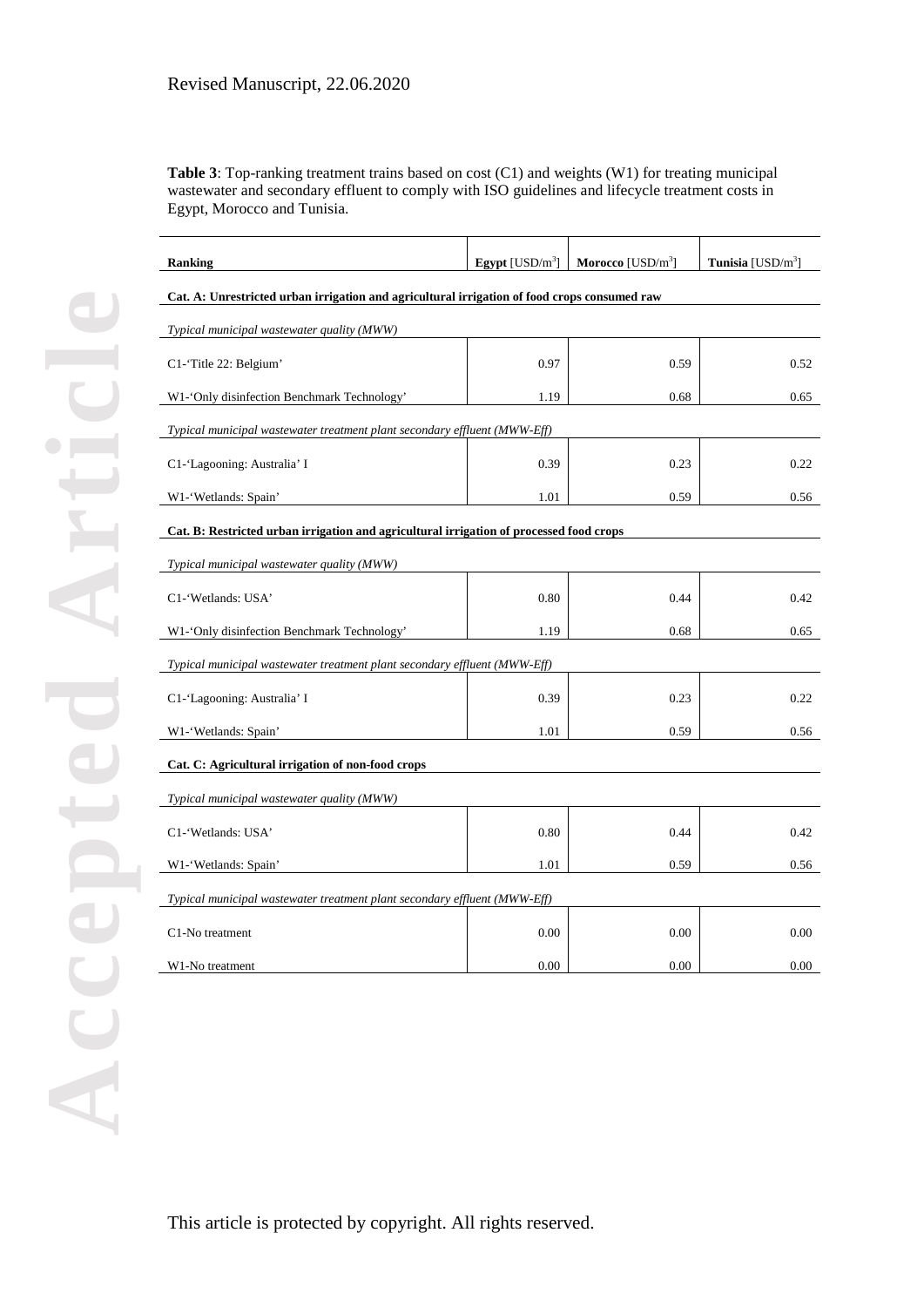**Table 4**: Top-ranking treatment trains for treating municipal wastewater and secondary effluents to comply with Moroccan, Egyptian, and Tunisian regulations based on cost (C1) and weights (W1).

| Ranking                                                                                | $Cost [USD/m^3]$ | <b>Ranking</b>                                                                                          | $Cost [USD/m^3]$ |  |
|----------------------------------------------------------------------------------------|------------------|---------------------------------------------------------------------------------------------------------|------------------|--|
| Typical municipal wastewater quality (MWW)                                             |                  |                                                                                                         |                  |  |
| Moroccan Regulation - Cat A: irrigation of crops to be eaten<br>raw                    |                  | Moroccan Regulation - Cat B & C: irrigation of other crops                                              |                  |  |
| C1-'Wetlands: Nicaragua'                                                               | 0.16             | C1-'Wetlands: Nicaragua'                                                                                | 0.16             |  |
| W1-'Wetlands: Spain'                                                                   | 0.59             | W1-'Wetlands: Spain'                                                                                    | 0.59             |  |
| Egyptian wastewater reuse regulation - Level A: landscape<br>irrigation in urban areas |                  | Egyptian wastewater reuse regulation - Level B: agriculture<br>purposes in desert areas                 |                  |  |
| C1-'Wetlands: USA'                                                                     | 0.80             | C1-'Lagooning: Australia I'                                                                             | 0.39             |  |
| W1-'Only disinfection Benchmark<br>Technology'                                         | 1.19             | W1-'Wetlands: Spain'                                                                                    | 1.01             |  |
| Tunisian regulation - NT 106.03 standard: irrigation                                   |                  | Tunisian regulation - Norm 106.03 revised, Cat III:<br>infiltration of groundwater for agricultural use |                  |  |
| C1-'Wetlands: Senegal'                                                                 | 0.37             | C1-'Only disinfection: Chile'                                                                           | 0.52             |  |
| W1-'Wetlands: Spain'                                                                   | 0.56             | W1-'Wetlands: Spain'                                                                                    | 0.56             |  |
| Typical municipal wastewater treatment plant secondary effluent (MWW-Eff)              |                  |                                                                                                         |                  |  |
| Moroccan Irrigation Regulation - Cat A: irrigation of crops to<br>be eaten raw         |                  | Moroccan Irrigation Regulation - Cat B & C: irrigation of<br><i>other crops</i>                         |                  |  |
| C <sub>1</sub> -No treatment                                                           | 0.00             | C1-No treatment                                                                                         | 0.00             |  |
| W1-No treatment                                                                        | 0.00             | W1-No treatment                                                                                         | 0.00             |  |
| Egyptian regulation - Level A: landscape irrigation in urban<br>areas                  |                  | Egyptian regulation - Level B: agriculture purposes in desert<br>areas                                  |                  |  |
| C1-'Direct membrane filtration Benchmark<br>Technology'                                | 0.40             | C1-'Direct membrane filtration<br>Benchmark Technology'                                                 | 0.40             |  |
| W1-'Wetlands: Spain'                                                                   | 1.01             | W1-'Wetlands: Spain'                                                                                    | 1.01             |  |
| Tunisian regulation - NT 106.03 standard: irrigation                                   |                  | Tunisian regulation - Norm 106.03 revised, Cat III:<br>infiltration of groundwater for agricultural use |                  |  |
| C1-'Wetlands: Nicaragua'                                                               | 0.15             | C1-'Wetlands: Nicaragua'                                                                                | 0.15             |  |
| W1-'Wetlands: Spain'                                                                   | 0.56             | W1-'Wetlands: Spain'                                                                                    | 0.56             |  |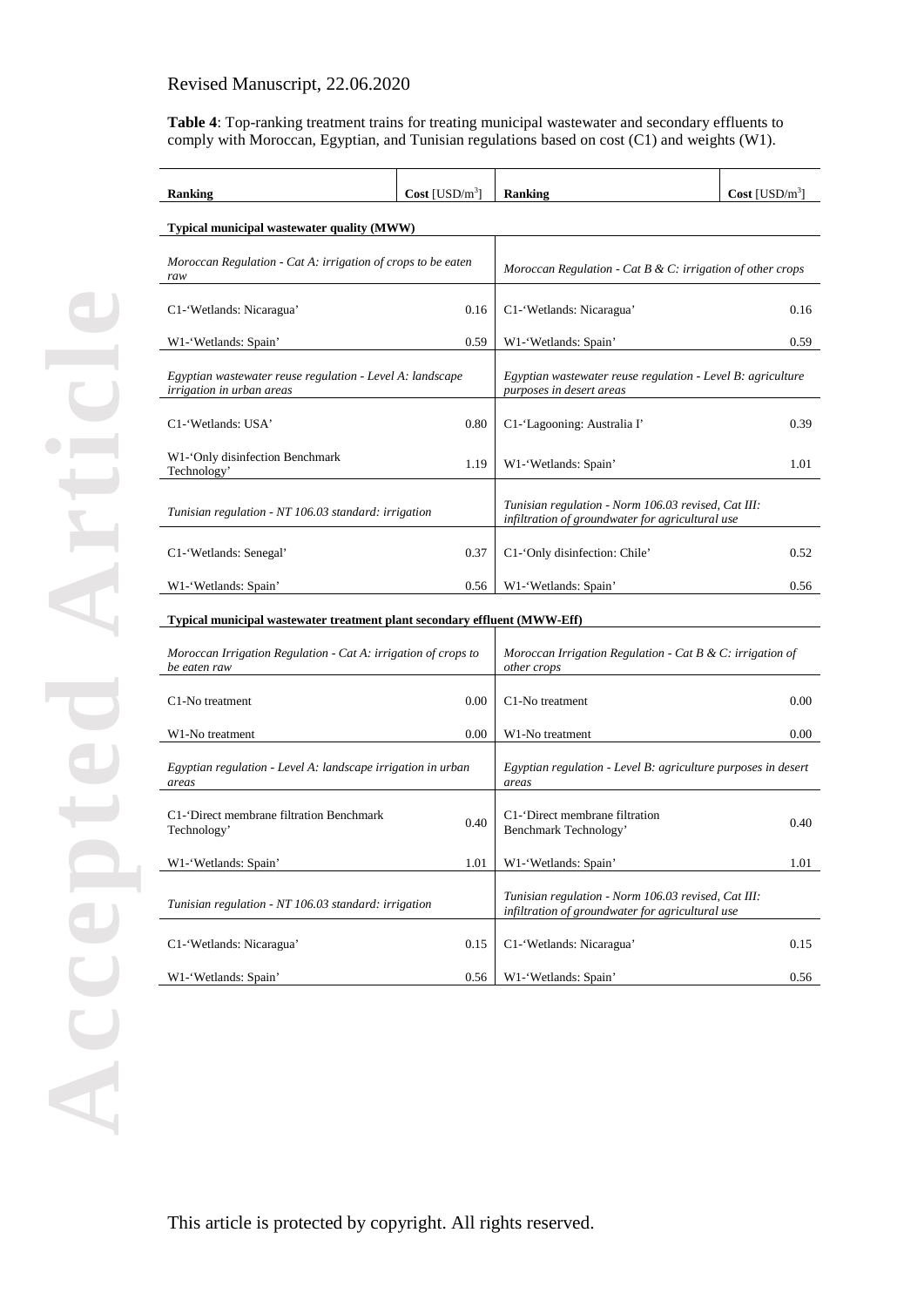**Table 5:** The results of the national-level conditions for water reuse assessment. 'Lower' national-level conditions for water reuse is in red and equivalent to the score '1', moderate national-level conditions for water reuse in yellow and equivalent to the score '2', 'higher' national-level conditions for water reuse in green and equivalent to the score '3'. The aggregated values can in addition include 'intermediate values between '1' and '2' in orange shades, and '2' and '3' in light green shades. '- 'stand for'no data available' or'not defined.

| Ts  | <b>Key question</b>                                                                                                                  | <b>Indicators</b>                                                                                                                                                                                                              | Morocco    |              | Egypt      |                | Tunisia      |                |
|-----|--------------------------------------------------------------------------------------------------------------------------------------|--------------------------------------------------------------------------------------------------------------------------------------------------------------------------------------------------------------------------------|------------|--------------|------------|----------------|--------------|----------------|
|     |                                                                                                                                      |                                                                                                                                                                                                                                | aggregated | detailed     | aggregated | detailed       | aggregated   | detailed       |
| Ec  | -What is the<br>official financial<br>development<br>assistance (gross<br>expenditure) for<br>water supply and<br>sanitation?        | Total official<br>financial<br>development<br>(gross)<br>disbursement)<br>assistance for<br>water supply and<br>sanitation for<br>water supply and<br>sanitation by<br>recipient per WW<br>production in a<br>country and year | 1.3        | $\mathbf{1}$ | 1.3        | $\mathbf{1}$   | $\mathbf{2}$ | $\overline{c}$ |
|     | -What is the level<br>of economic water<br>security?                                                                                 | Economic water<br>security                                                                                                                                                                                                     |            | 2            |            | $\overline{2}$ |              | 3              |
|     | -What is the <b>water</b><br>pricing for<br>agriculture?                                                                             | Water pricing for<br>agriculture                                                                                                                                                                                               |            | $\mathbf{1}$ |            | $\mathbf{1}$   |              | $\mathbf{1}$   |
|     | WM -What is the<br>transboundary<br>water<br>dependency<br>ratio?                                                                    | Transboundary<br><b>Water Bodies</b><br>Dependency Ratio<br>in the Northern<br>African region                                                                                                                                  |            | 3            |            | $\mathbf{1}$   |              | $\mathbf{1}$   |
|     | -What is the share<br>of produced<br>volume of<br>industrial and<br>municipal<br>wastewater per<br>total population in<br>a country? | Share of annual<br>produced<br>industrial and<br>municipal<br>wastewater<br>volume per total<br>population in a<br>country                                                                                                     |            | 3            |            | $\mathbf{1}$   |              | 2              |
|     | - What is the <b>share</b><br>of treated to<br>produced volume<br>of industrial and<br>municipal<br>wastewater?                      | Share of annual<br>treated to<br>produced<br>industrial and<br>municipal<br>wastewater                                                                                                                                         | 2.5        | 1            | 1.3        | 2              | 2.5          | 2              |
|     | -What is the share<br>of harvested<br>irrigated crop<br>area per<br>cultivated area?                                                 | Percent of total<br>harvested<br>irrigated crop area<br>(full control<br>irrigation) per<br>cultivated area<br>(arable land +<br>permanent crops)                                                                              |            | 3            |            | $\mathbf{1}$   |              | 3              |
| P&I | -What is the<br>proportion of<br>monitoring and<br>reporting system                                                                  | Proportion of<br>monitoring and<br>reporting system<br>between African                                                                                                                                                         |            |              | 2.5        | 2              | 3            | 3              |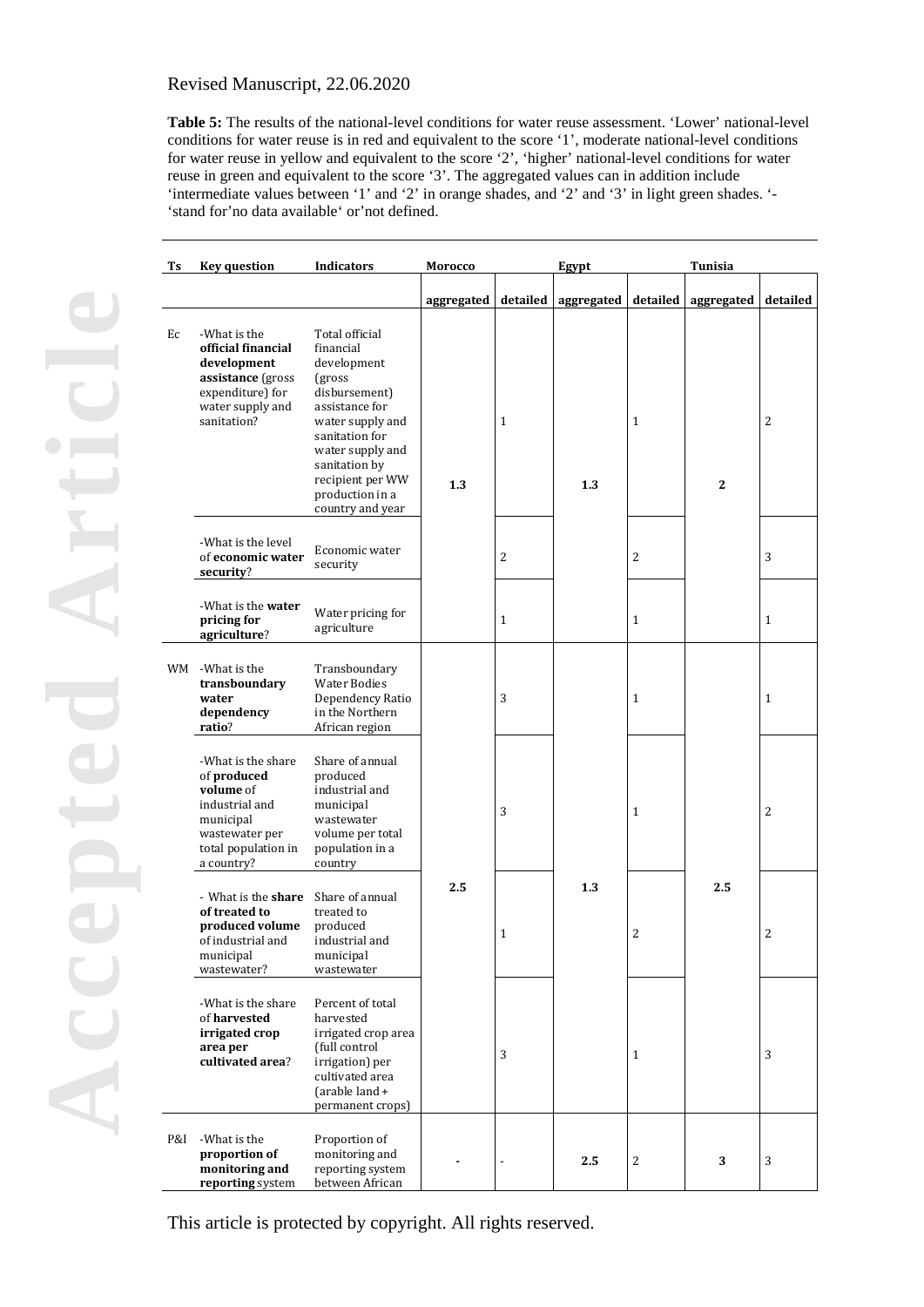| Ts | <b>Key question</b>                                                                                                                                                               | <b>Indicators</b>                                                                                                                                      | Morocco    |                | Egypt      |                | Tunisia        |                |
|----|-----------------------------------------------------------------------------------------------------------------------------------------------------------------------------------|--------------------------------------------------------------------------------------------------------------------------------------------------------|------------|----------------|------------|----------------|----------------|----------------|
|    |                                                                                                                                                                                   |                                                                                                                                                        | aggregated | detailed       | aggregated | detailed       | aggregated     | detailed       |
|    | in comparison to<br>other countries?                                                                                                                                              | countries reported<br>on by country                                                                                                                    |            |                |            |                |                |                |
|    | -What is the degree<br>of<br>implementation<br>of national<br>monitoring and<br>reporting system?                                                                                 | Degree of<br>implementation of<br>national<br>monitoring and<br>reporting system                                                                       |            |                |            | 3              |                | 3              |
| L  | - What is the<br>quality of<br>contract<br>enforcement,<br>property rights,<br>and the courts in<br>each country?                                                                 | World governance<br>index, rule of law                                                                                                                 | 2.5        | $\overline{c}$ | 1.5        | $\mathbf{1}$   | $\overline{2}$ | 2              |
|    | - What is the<br>regulation for food<br>and non-food crop<br>irrigation with<br>reclaimed water?                                                                                  | Compliance for<br>food and non-food<br>crop irrigation<br>with reclaimed<br>water                                                                      |            | 3              |            | $\overline{2}$ |                | 2              |
| S  | -What is the degree<br>of<br>implementation<br>of equitable water<br>and wastewater<br>tariffs                                                                                    | Degree of<br>implementation of<br>equitable and<br>efficient water<br>supply and<br>wastewater tariffs                                                 |            |                |            | 3              |                | $\overline{2}$ |
|    | -What share of<br>population is using<br>improved<br>sanitation<br>services?                                                                                                      | Share of using<br>improved<br>sanitation services                                                                                                      | 3          | 3              | 3          | 3              | 2.5            | 3              |
| En | -What is the status<br>of national water<br>reuse regulations<br>for irrigation in<br>comparison with<br>the international<br>BS ISO 16075-2:<br>2015 water quality<br>guideline? | Compliance of<br>national water<br>reuse regulations<br>for irrigation in<br>comparison with<br>the BS ISO 16072-<br>2:2015 water<br>quality guideline | 2          | $\mathbf{1}$   | 1          | 1              | 3              | 3              |
|    | - What is the share<br>of the area<br>equipped for<br>irrigation that has<br>become salinized?                                                                                    | Percent of area<br>equipped for<br>irrigation that has<br>become salinized                                                                             |            | 3              |            |                |                | 3              |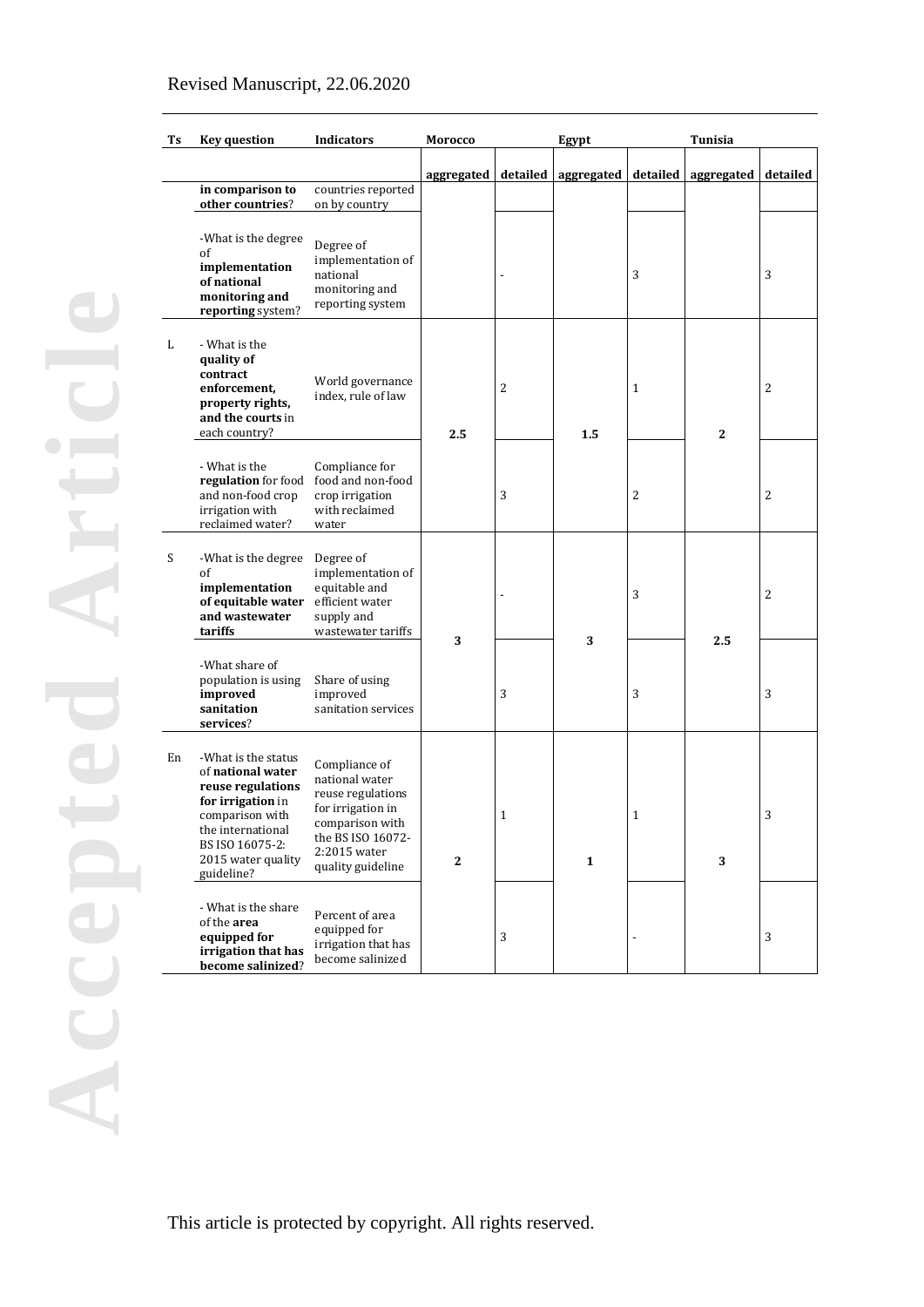# Table 6: Overview of resulting top-ranking options from the DST application and the M4W pilots in Egypt, Morocco and Tunisia

| Egypt                                                                                                                                          | <b>Morocco</b>                                                                                                                                                      | <b>Tunisia</b>                                                                                                                        |  |  |  |  |  |
|------------------------------------------------------------------------------------------------------------------------------------------------|---------------------------------------------------------------------------------------------------------------------------------------------------------------------|---------------------------------------------------------------------------------------------------------------------------------------|--|--|--|--|--|
| <b>DST-based results</b>                                                                                                                       |                                                                                                                                                                     |                                                                                                                                       |  |  |  |  |  |
| <b>EG1</b> : Reuse of municipal WWTP typical<br>secondary effluent for irrigation of non-<br>food crops                                        | <b>MO1</b> : Reuse of municipal WWTP<br>typical secondary effluent for irrigation<br>of non-food crops                                                              | TU1: Reuse of municipal WWTP typical<br>secondary effluent for irrigation of non-<br>food crops                                       |  |  |  |  |  |
| <b>Technology suggested:</b> No treatment<br>necessary                                                                                         | Technology suggested: No treatment<br>necessary                                                                                                                     | <b>Technology suggested:</b> No treatment<br>necessary                                                                                |  |  |  |  |  |
| <b>Costs:</b> No treatment                                                                                                                     | <b>Costs:</b> No treatment                                                                                                                                          | <b>Costs:</b> No treatment                                                                                                            |  |  |  |  |  |
| <b>EG2</b> : Reuse of typical municipal<br>wastewater for agriculture purposes in<br>desert areas                                              | <b>MO2</b> : Reuse of typical municipal<br>wastewater for irrigation of crops to be<br>eaten raw                                                                    | TU2: Reuse of municipal WWTP typical<br>secondary effluent for irrigation (NT<br>106.03 standard)                                     |  |  |  |  |  |
| <b>Technology suggested:</b> Lagooning:<br>Australia I                                                                                         | Technology suggested: Wetlands:<br>Nicaragua                                                                                                                        | Technology suggested: Wetlands:<br>Nicaragua                                                                                          |  |  |  |  |  |
| Costs: $0.39$ USD/ $m3$                                                                                                                        | Costs: No treatment                                                                                                                                                 | Costs: $0.15 0.39$ USD/m <sup>3</sup>                                                                                                 |  |  |  |  |  |
|                                                                                                                                                | MO3: Specific case of M'Zar<br>Wastewater treatment plant with<br>multiple reusers.<br><b>Technology suggested:</b> No treatment                                    |                                                                                                                                       |  |  |  |  |  |
|                                                                                                                                                | <b>Costs:</b> Distribution costs: $2.21$ USD/ $m3$<br>(uphill elevation of $35m$ ); 0.06 USD/ $m3$<br>(downhill elevation of 25m); 1.19<br>$USD/m^3$ (no elevation) |                                                                                                                                       |  |  |  |  |  |
|                                                                                                                                                | <b>Pilot-based result</b>                                                                                                                                           |                                                                                                                                       |  |  |  |  |  |
| EG3: Reuse of drainage Canal Water for<br>irrigation                                                                                           | <b>MO4:</b> Reuse of municipal WWTP<br>tertiary effluent for olive trees irrigation                                                                                 | <b>TU3:</b> Reuse of municipal WWTP<br>secondary effluent for irrigation                                                              |  |  |  |  |  |
| <b>Technology suggested: M4W Pilot</b><br>(Lake Manzala, Egypt)                                                                                | <b>Technology suggested: M4W Pilot</b><br>(Agadir, Morocco)                                                                                                         | <b>Technology suggested: M4W Pilot</b><br>(Chotrana, Tunisia)                                                                         |  |  |  |  |  |
| <b>Costs:</b> Flow of $1,000 \text{ m}^3/\text{d}$ : 0.51<br>USD/m <sup>3</sup> ; flow of 10,000 m <sup>3</sup> /d: 0.30<br>USD/m <sup>3</sup> | <b>Costs:</b> No treatment                                                                                                                                          | <b>Costs:</b> Flow of $1,000 \text{ m}^3/\text{d}$ : 1.25<br>USD/m <sup>3</sup> ; flow of 10,000 m <sup>3</sup> /d: 0.59<br>$USD/m^3$ |  |  |  |  |  |
|                                                                                                                                                |                                                                                                                                                                     | TU4: Reuse of textile WW for non-food<br>crops irrigation                                                                             |  |  |  |  |  |
|                                                                                                                                                |                                                                                                                                                                     | Technology suggested: M4W Pilot<br>(Gwash, Tunisia)                                                                                   |  |  |  |  |  |
|                                                                                                                                                |                                                                                                                                                                     | <b>Costs:</b> Flow of $1,000 \text{ m}^3/\text{d}$ : 1.60<br>USD/m <sup>3</sup> ; flow of 10,000 m <sup>3</sup> /d: 0.45<br>$USD/m^3$ |  |  |  |  |  |

**Barriers and Measures**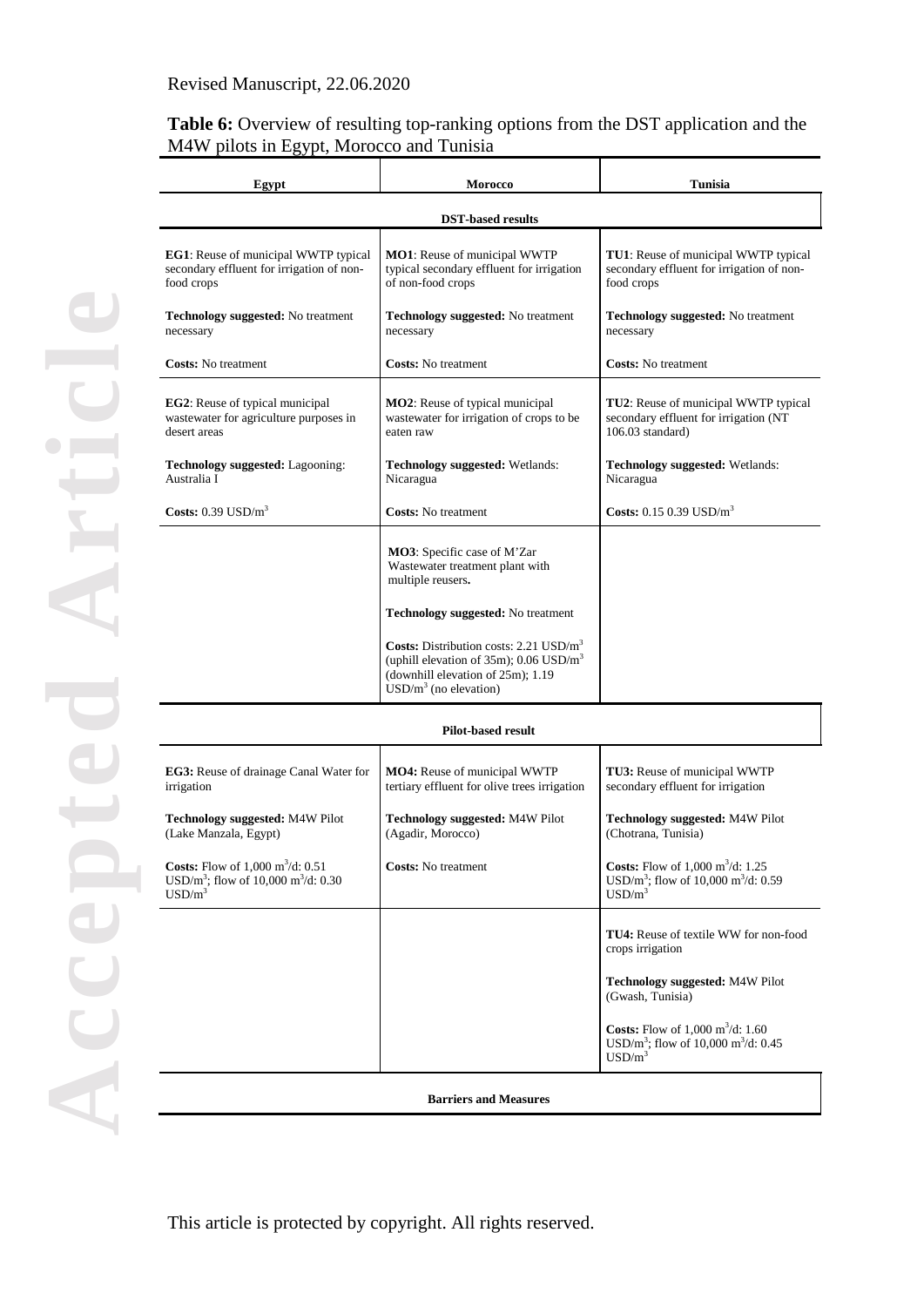| Egypt                                                                                                                                                                                                                                                                                                                                                                                                                                                                                                                   | <b>Morocco</b>                                                                                                                                                                                                                                                                                                                                                                                                                                                                      | <b>Tunisia</b>                                                                                                                                                                                                                                                                                                                                                                                                                                                                                                                                                                          |
|-------------------------------------------------------------------------------------------------------------------------------------------------------------------------------------------------------------------------------------------------------------------------------------------------------------------------------------------------------------------------------------------------------------------------------------------------------------------------------------------------------------------------|-------------------------------------------------------------------------------------------------------------------------------------------------------------------------------------------------------------------------------------------------------------------------------------------------------------------------------------------------------------------------------------------------------------------------------------------------------------------------------------|-----------------------------------------------------------------------------------------------------------------------------------------------------------------------------------------------------------------------------------------------------------------------------------------------------------------------------------------------------------------------------------------------------------------------------------------------------------------------------------------------------------------------------------------------------------------------------------------|
| <b>Barriers:</b> (i) Water is available too<br>cheap; (ii) moderate share of treated<br>WW to produced volume, meaning<br>potentially not much water is treated in<br>comparison to available WW; (iii) lack<br>of awareness and knowledge on<br>wastewater reuse and further treatment<br>facilities are required<br><b>Measures:</b> (i) Pricing/water tariffs; (ii)<br>remove subsidies or other financial<br>assistance (e.g. assisted loans); (iii)<br>taxes; (iii) capacity building; (iv)<br>technology scale up | <b>Barriers:</b> (i) Water is available too<br>cheap; (ii) lower share of treated WW to<br>produced volume, meaning potentially<br>not much water is treated in comparison<br>to available WW; (iii) lack of awareness<br>and knowledge on wastewater reuse and<br>further treatment facilities are required<br><b>Measures:</b> (i) Pricing/water tariffs; (ii)<br>remove subsidies or other financial<br>assistance (e.g. assisted loans); (iii)<br>taxes; (iv) capacity building | <b>Barriers:</b> (i) Water is available too<br>cheap; (ii) lower share of treated WW to<br>produced volume, meaning potentially<br>not much water is treated in comparison<br>to available WW; (iii) lack of awareness<br>and knowledge on wastewater reuse and<br>further treatment facilities are required<br><b>Measures:</b> (i) Pricing/water tariffs; (ii)<br>remove subsidies or other financial<br>assistance (e.g. assisted loans); (iii)<br>taxes; (iv) capacity building; (v) lack of<br>awareness and knowledge; (vi)<br>legislation and enforcement on<br>wastewater reuse |

Figure 1: Water reuse for pre-feasibility in a systemic approach: (1) wastewater for

reuse, (2) type of intended reuse, (3) identification and assessment of technology.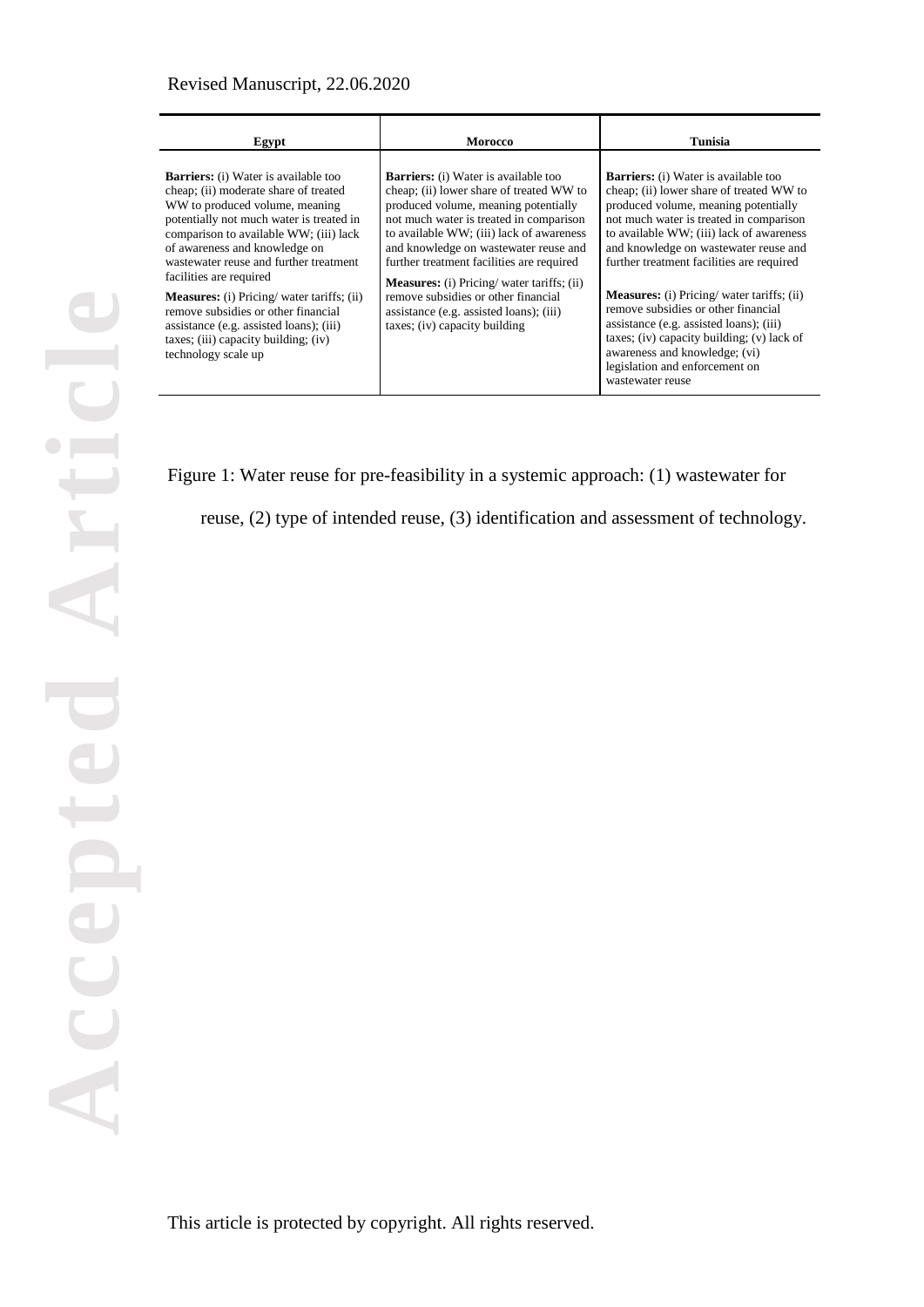

Figure 1: Water reuse for pre-feasibility in a systemic approach: (1) wastewater for reuse, (2) type of intended reuse, (3) identification and assessment of technology.

 $\mathbf{1}$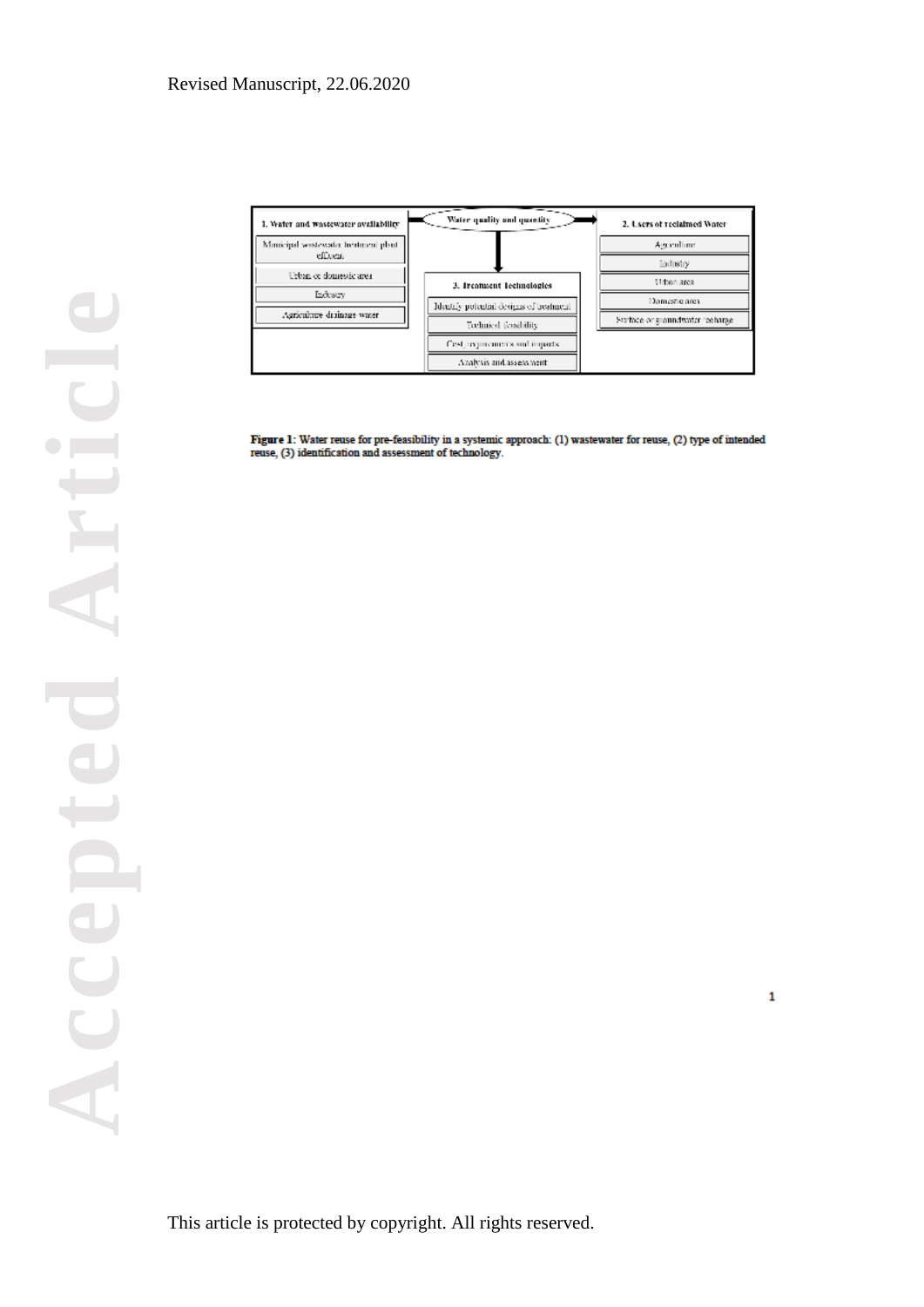Figure 2: Application of the decision support tool (i.e. Poseidon)



Figure 2: Application of the decision support tool (i.e. Poseidon)